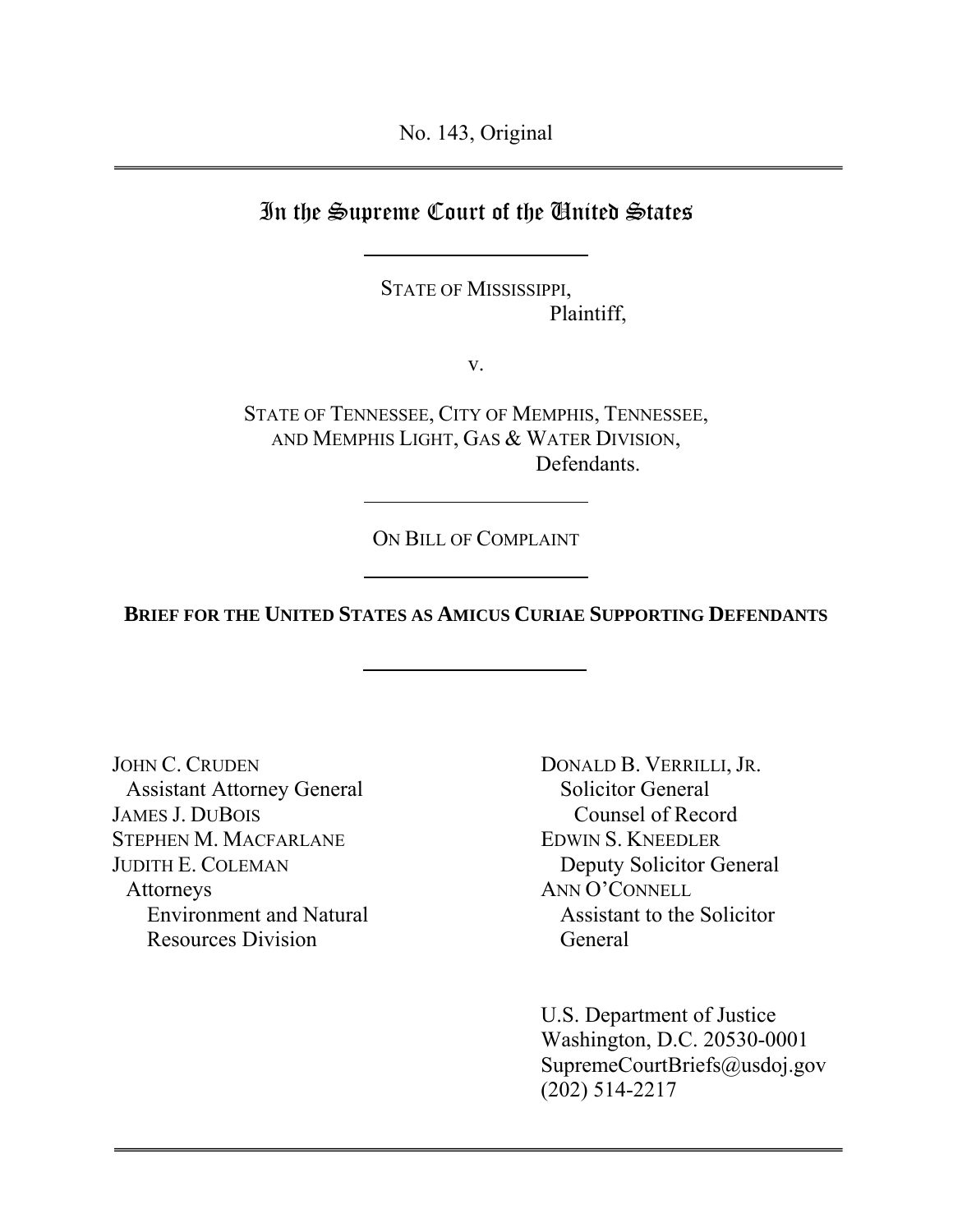## **TABLE OF CONTENTS**

|  | MISSISSIPPI'S COMPLAINT DOES NOT ALLEGE A<br>COGNIZABLE CAUSE OF ACTION AGAINST |    |
|--|---------------------------------------------------------------------------------|----|
|  |                                                                                 | 24 |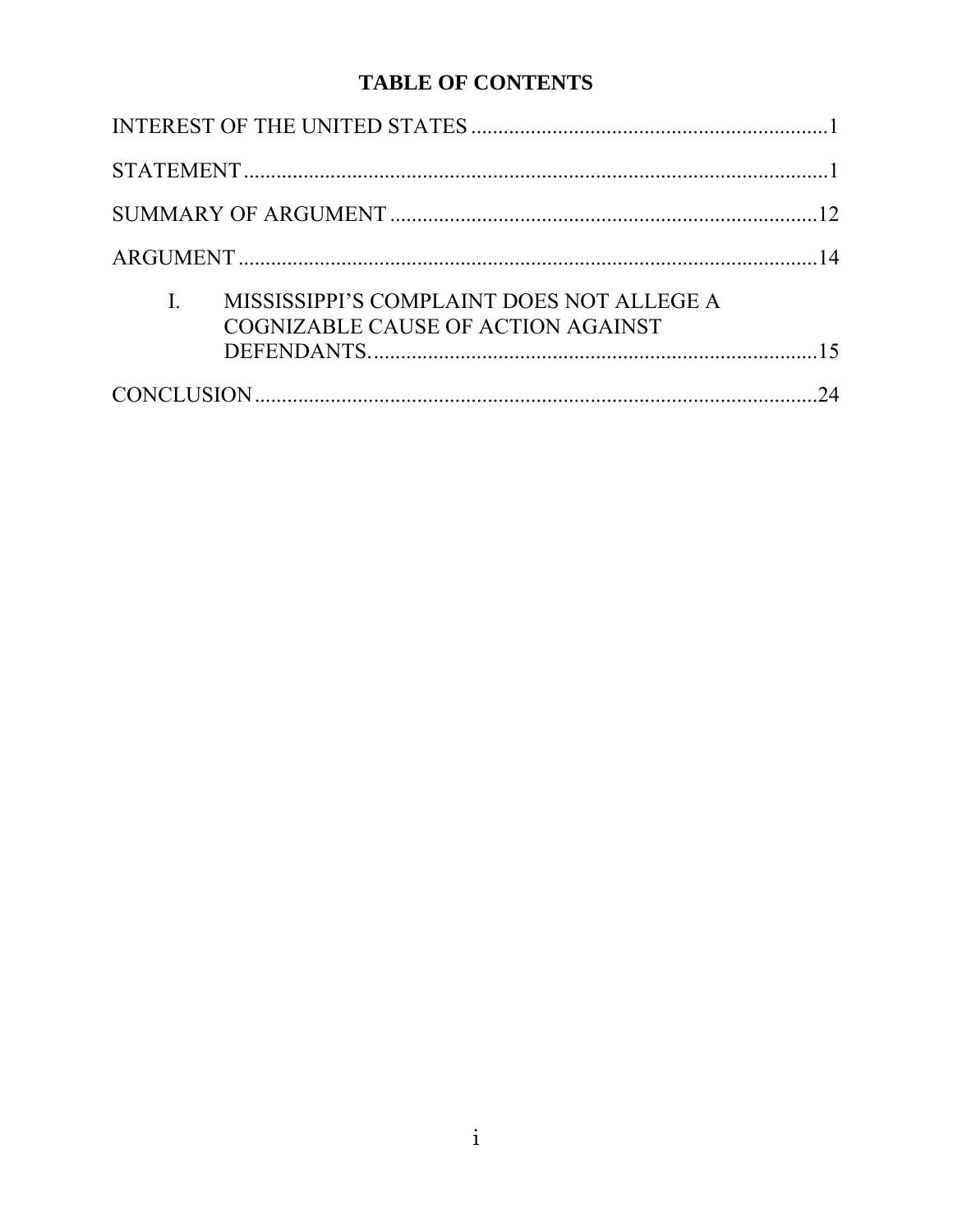# **TABLE OF AUTHORITIES**

# **Cases**

| Arizona v. California,                                  |     |
|---------------------------------------------------------|-----|
| Arizona v. California,                                  |     |
| Ashcroft v. Iqbal,                                      |     |
| Bell Atl. Corp. v. Twombly,                             |     |
| Colorado v. New Mexico,                                 |     |
| Hinderlider v. La Plata River & Cherry Creek Ditch Co., |     |
| Hood v. City of Memphis,                                |     |
| Idaho v. Oregon,                                        |     |
| Kansas v. Colorado,                                     |     |
| Kansas v. Colorado,                                     | .20 |
| Kansas v. Nebraska,                                     | .20 |
| Massachusetts v. Missouri,                              |     |
| Mississippi v. City of Memphis,                         |     |
| Missouri v. Illinois,                                   |     |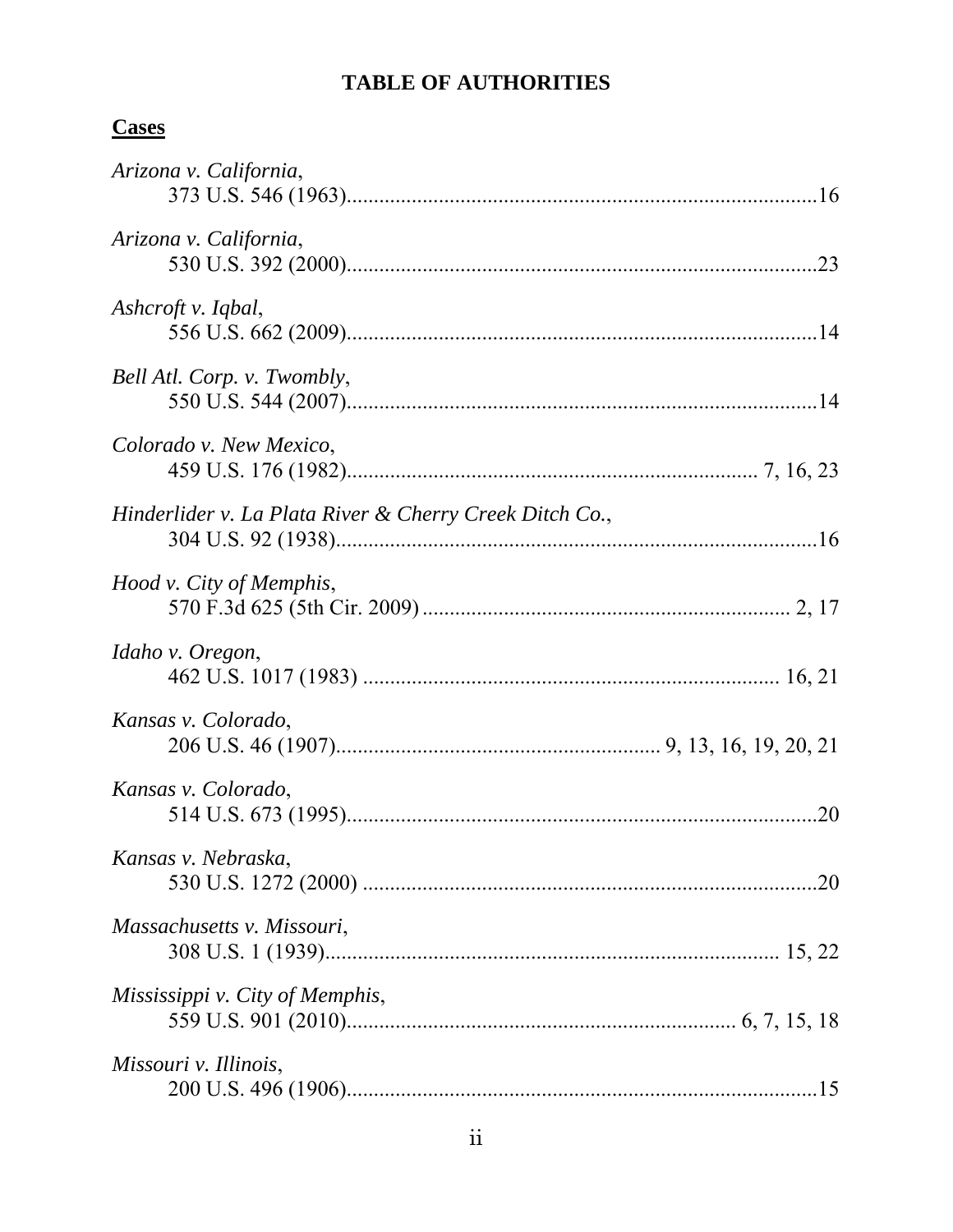| Sporhase v. Nebraska,                                                                                                                   |  |
|-----------------------------------------------------------------------------------------------------------------------------------------|--|
| Tellabs, Inc. v. Makor Issues & Rights, Ltd.,                                                                                           |  |
| Texas v. New Mexico,                                                                                                                    |  |
| United States v. Alaska,                                                                                                                |  |
| Virginia v. Maryland,                                                                                                                   |  |
| <b>Statutes</b>                                                                                                                         |  |
|                                                                                                                                         |  |
|                                                                                                                                         |  |
| <b>Rules</b>                                                                                                                            |  |
|                                                                                                                                         |  |
|                                                                                                                                         |  |
|                                                                                                                                         |  |
|                                                                                                                                         |  |
| <b>Other Authorities</b>                                                                                                                |  |
| Charles Alan Wright & Arthur R. Miller, Federal Practice and Procedure                                                                  |  |
| Gerald K. Moore, Geology and Hydrology of the Claiborne Group in Western<br>Tennessee, Geological Survey Water-Supply Paper 1809-F, F28 |  |
| Klaus K.E. Neuendorf et al., Glossary of Geology 216 (5th ed. 2005)3                                                                    |  |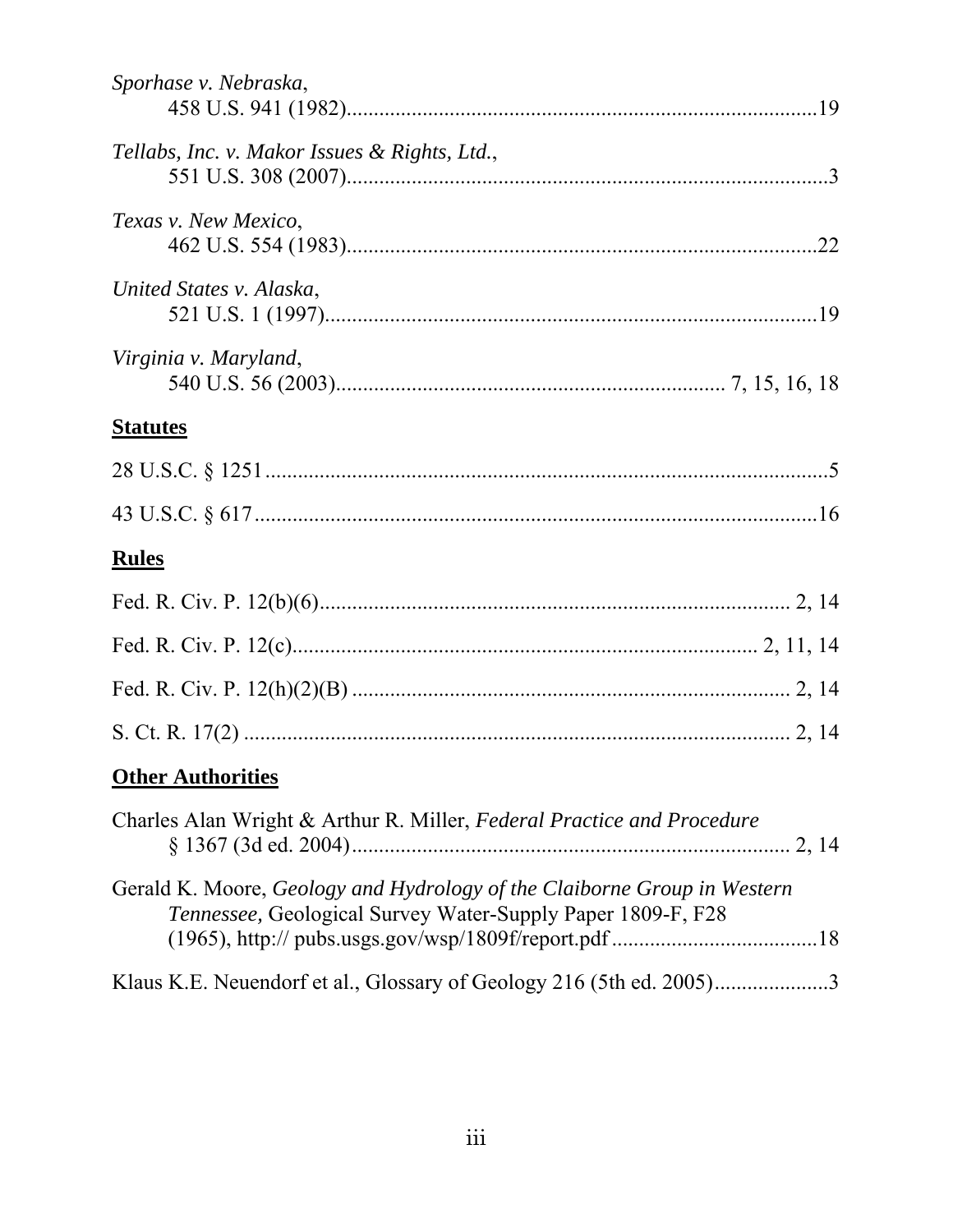#### **INTEREST OF THE UNITED STATES**

This case presents the question whether a State can allege a cognizable cause of action for wrongful conversion of groundwater based on another State's pumping, within its own borders, of groundwater from an interstate aquifer that has not yet been equitably apportioned. The United States has a substantial interest in the proper legal standards governing uses of interstate water resources. At the Court's invitation, the United States filed a brief as amicus curiae at a preliminary stage of this case and now files a brief as amicus curiae in support of defendants' motions for judgment on the pleadings.

#### **STATEMENT**

The State of Mississippi initiated these proceedings by seeking leave to file a bill of complaint against the State of Tennessee, the City of Memphis (Memphis), and Memphis Light, Gas & Water Division (MLGW) (defendants) for wrongful conversion of groundwater from an aquifer that extends beneath both States. Mississippi alleges that it has an exclusive right to groundwater that accumulates in Mississippi's territory and would remain in Mississippi's territory but for MLGW's pumping operations in Tennessee. Based on theories of conversion and trespass, Mississippi seeks declaratory and injunctive relief, as well as over \$600 million in damages. On June 29, 2015, the Court granted Mississippi's motion for leave to file a bill of complaint and allowed defendants to file their answers. After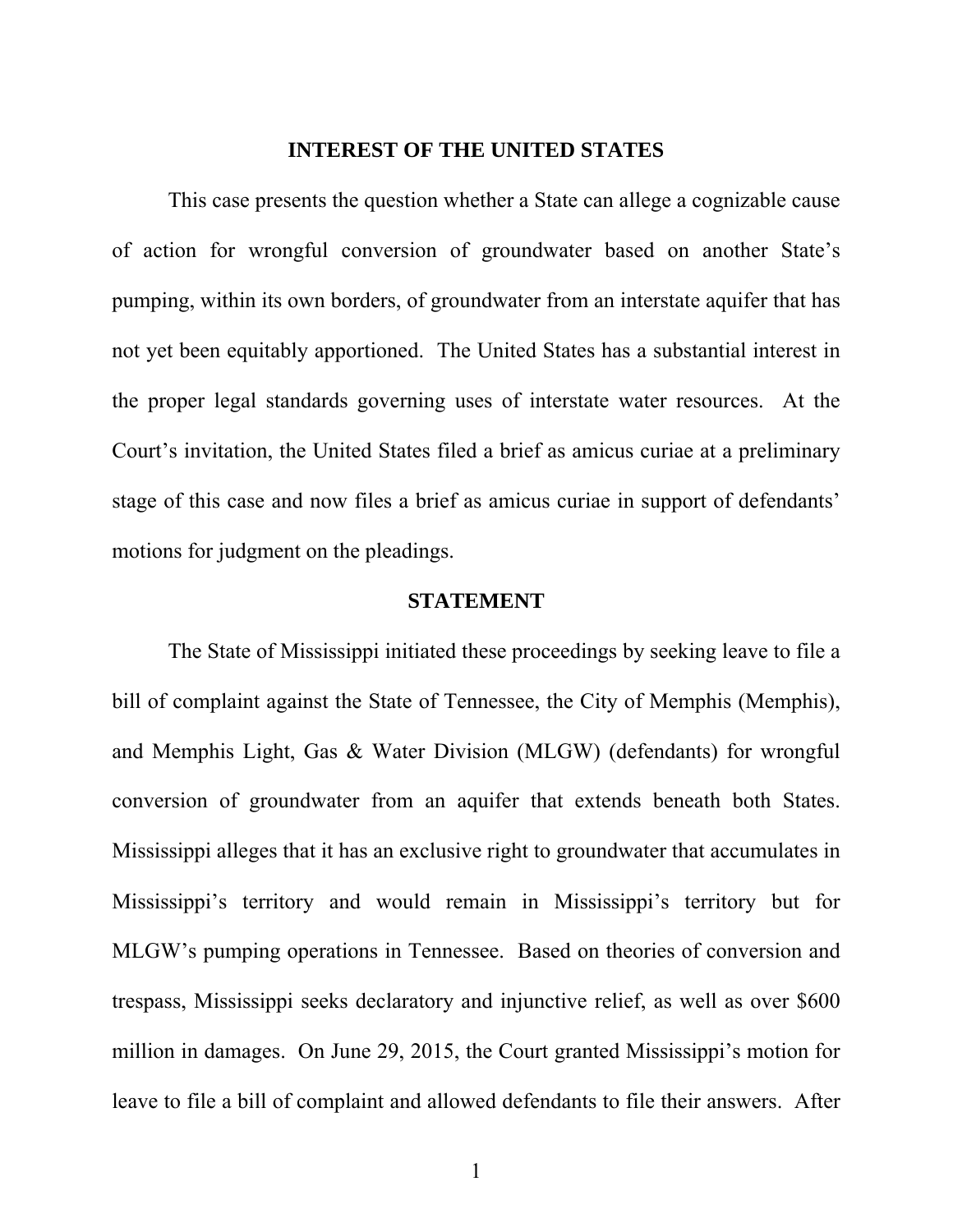the answers were filed, the Court appointed the Honorable Eugene E. Siler, Jr., as Special Master and referred the case to him. The Special Master allowed the parties to file preliminary dispositive motions and invited *amicus curiae* briefs in support of either side.

Defendants have filed motions for judgment on the pleadings in the nature of motions under Rule  $12(c)$  of the Federal Rules of Civil Procedure.<sup>1</sup> Defendants contend that Mississippi has failed to state a claim because the groundwater is an interstate water resource that must be apportioned equitably among the States before Mississippi (or any other State) can claim a legal entitlement to a particular share of it. Defendants also argue that the doctrine of issue preclusion bars Mississippi from litigating its claims because its theory of territorial ownership was rejected by the Fifth Circuit in *Hood v. City of Memphis*, 570 F.3d 625 (5th Cir. 2009), *cert. denied*, 559 U.S. 904 (2010). In addition, Memphis and MLGW argue

-

<sup>1</sup> In original actions, the Federal Rules of Civil Procedure "may be taken as guides." S. Ct. R. 17(2). Federal Rule of Civil Procedure 12(c) permits a party to move for judgment on the pleadings "[a]fter the pleadings are closed—but early enough not to delay trial." Rule 12(c) may be employed by a defendant as a vehicle for raising, after the close of the pleadings, a motion to dismiss under Rule 12(b)(6) for failure to state a claim upon which relief can be granted. Fed. R. Civ. P. 12(h)(2)(B); *see* Charles Alan Wright & Arthur R. Miller, *Federal Practice and Procedure* § 1367, at 216 (3d ed. 2004). Defendants contend that they are entitled to judgment on the pleadings because Mississippi has failed to state a claim upon which relief can be granted.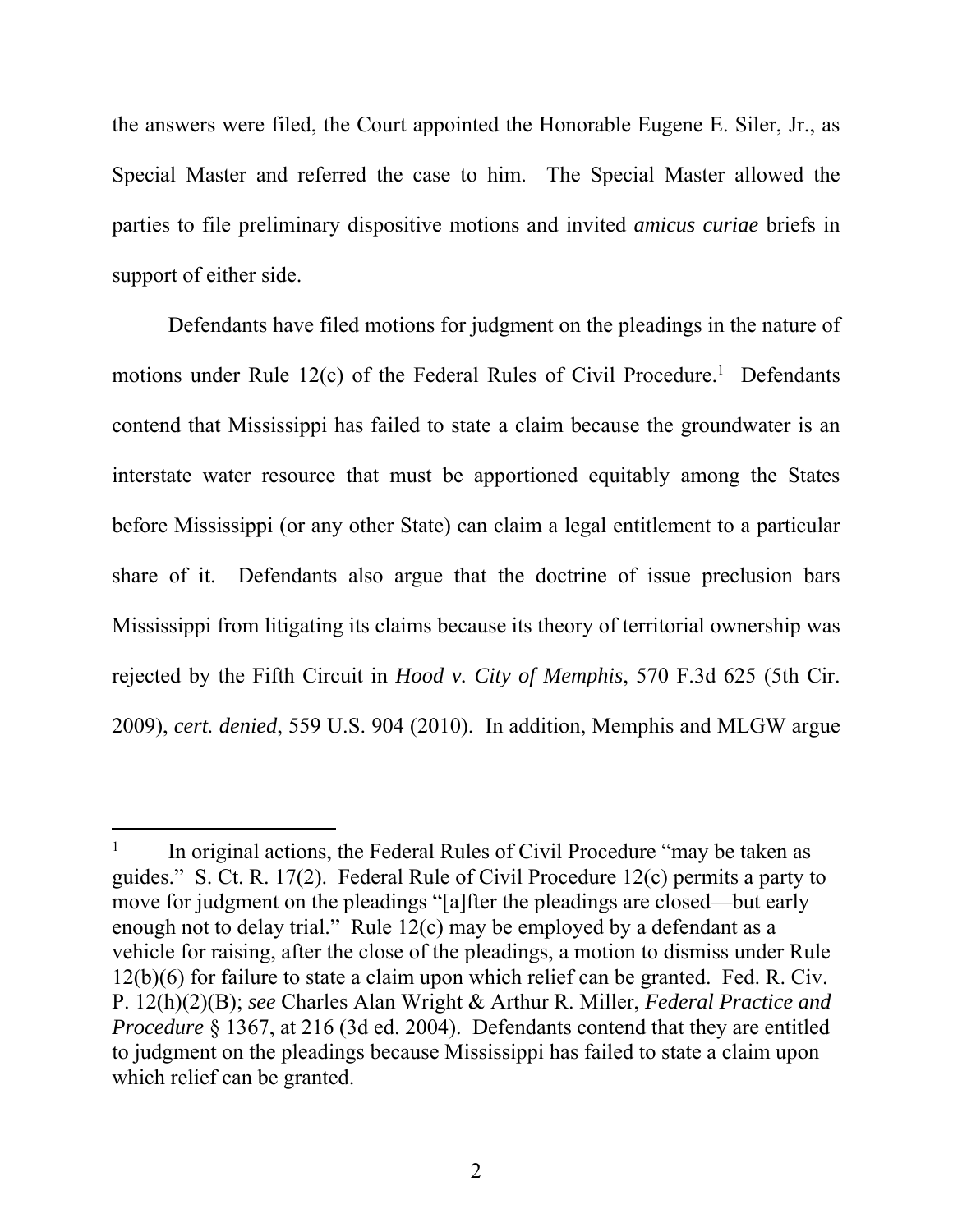that Mississippi's trespass and conversion claims fail as a matter of state law. This brief is filed in support of defendants' motions for judgment on the pleadings.

1. The groundwater at issue originates in the Sparta Sand, a waterbearing layer of sand extending from northern Mississippi into western Tennessee. Compl.  $\P$  15, 18, 22; Compl. App. 24a-25a (Dkt. No. 1).<sup>2</sup> In Tennessee, the Sparta Sand merges into the equivalent Memphis Sand. Compl. ¶ 18; Compl. App. 21a, 25a.3 The Sparta Sand is hydrologically correlated to the Memphis Sand, *id*., and they are considered to be one and the same aquifer (hereinafter, "the Aquifer"). *See id.* at 67a (depicting the "Sparta/Memphis Sand Aquifer"); *id.* at 71a (depicting Memphis Sand and its equivalents as the "Memphis/Sparta Aquifer"); *see also Mississippi v. City of Memphis*, Complaint, No. 139 Orig., ¶ 1 (referring to "Memphis Sand" and "'Sparta' Aquifer"). The Aquifer is part of a larger system of equivalent sands, known as the Middle Claiborne Group, which extends under Arkansas and other States. Compl. App. 24a, 68a, 102a.

-

<sup>&</sup>lt;sup>2</sup> The statement of facts in this brief is drawn from the allegations in the complaint and documents incorporated therein by reference. *See Tellabs, Inc. v. Makor Issues & Rights, Ltd.*, 551 U.S. 308, 322 (2007) (in reviewing motion under Rule 12(b)(6), court considers the complaint, "documents incorporated into the complaint by reference, and matters of which a court may take judicial notice").

<sup>3</sup> Geologic formations are called "equivalent" if they are "contemporaneous in time of formation or deposition." Klaus K.E. Neuendorf et al., Glossary of Geology 216 (5th ed. 2005).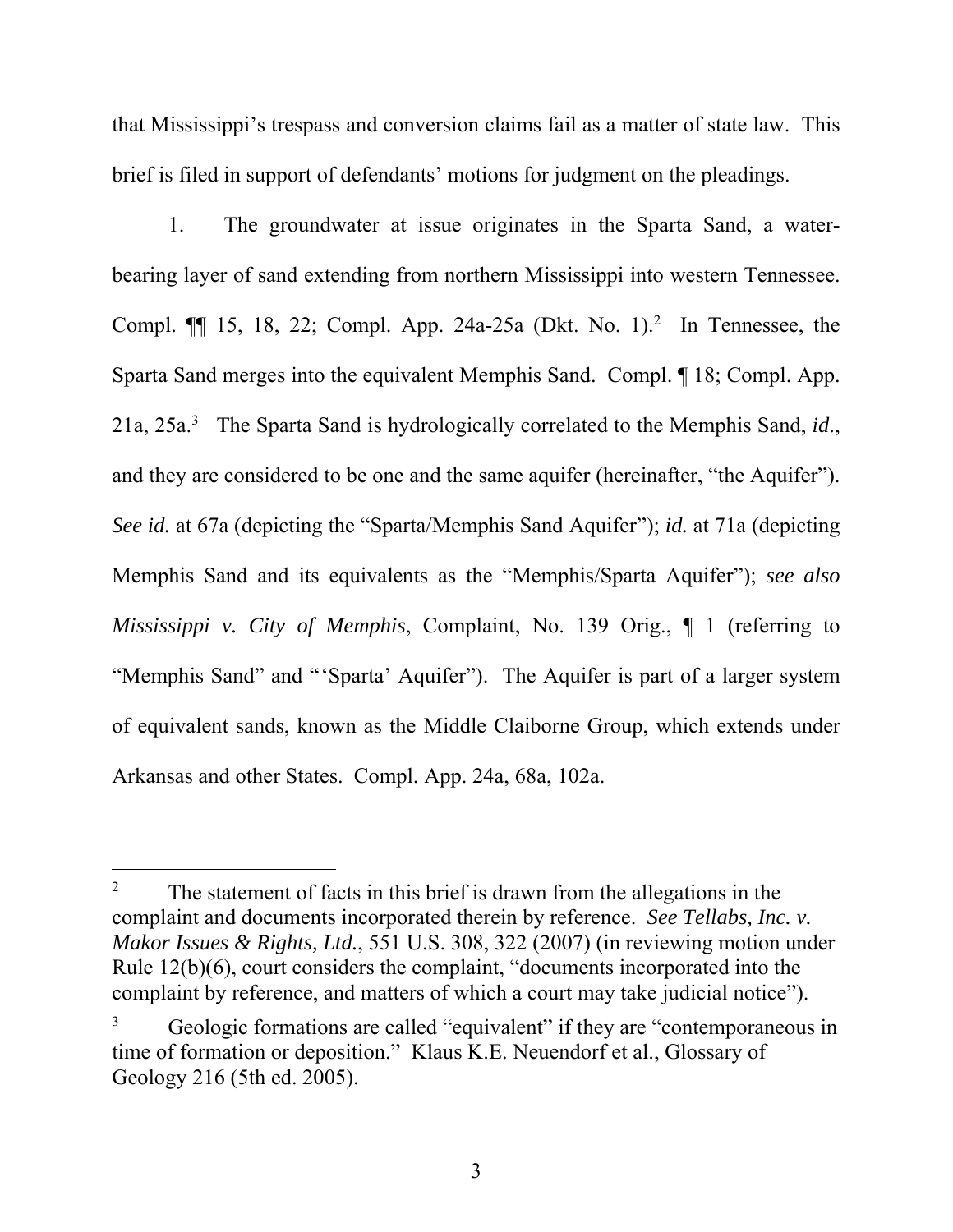The water in the Aquifer enters as rain from outcrop areas and geologic units that link surface water and groundwater, and once it reaches the sand layer the water moves slowly through that sand in a generally westward direction toward the Mississippi River and the Tennessee border. Compl. ¶ 16; Compl. App. 20a, 24a-25a, 70a. Memphis began pumping water out of the Aquifer for municipal use in 1886 and continues to rely upon the Aquifer as its primary source of municipal water. Compl. App. 32a. MLGW, the city's utility, has more than 160 wells and pumps 140 million gallons of groundwater per day to serve the city and the surrounding area of nearly 1 million people. Compl. ¶ 20; Memphis & MLGW Answer (Dkt. No. 14) ¶ 20; Mot. of Def. State of Tenn. For J. on the Pleadings (Tenn. MJOP) 4 & n.2. MLGW's wellfields are located in Tennessee. Compl. ¶ 19. *See also* Memphis & MLGW Answer ¶ 14.

According to Mississippi, MLGW's pumping removes water from the Aquifer faster than it is recharged. Compl. App. 32a. As a result, the water level and water pressure under Memphis have been declining, allegedly creating a hydraulic gradient that draws water from the surrounding area. *Id*. As that water moves toward Memphis, the water pressure drops in those surrounding areas. *Id.* Over time, the area of low pressure extends outward more broadly under the surface, as well as downward, in depth underground, a phenomenon represented visually as a "cone of depression." *Id*. Mississippi alleges that the cone of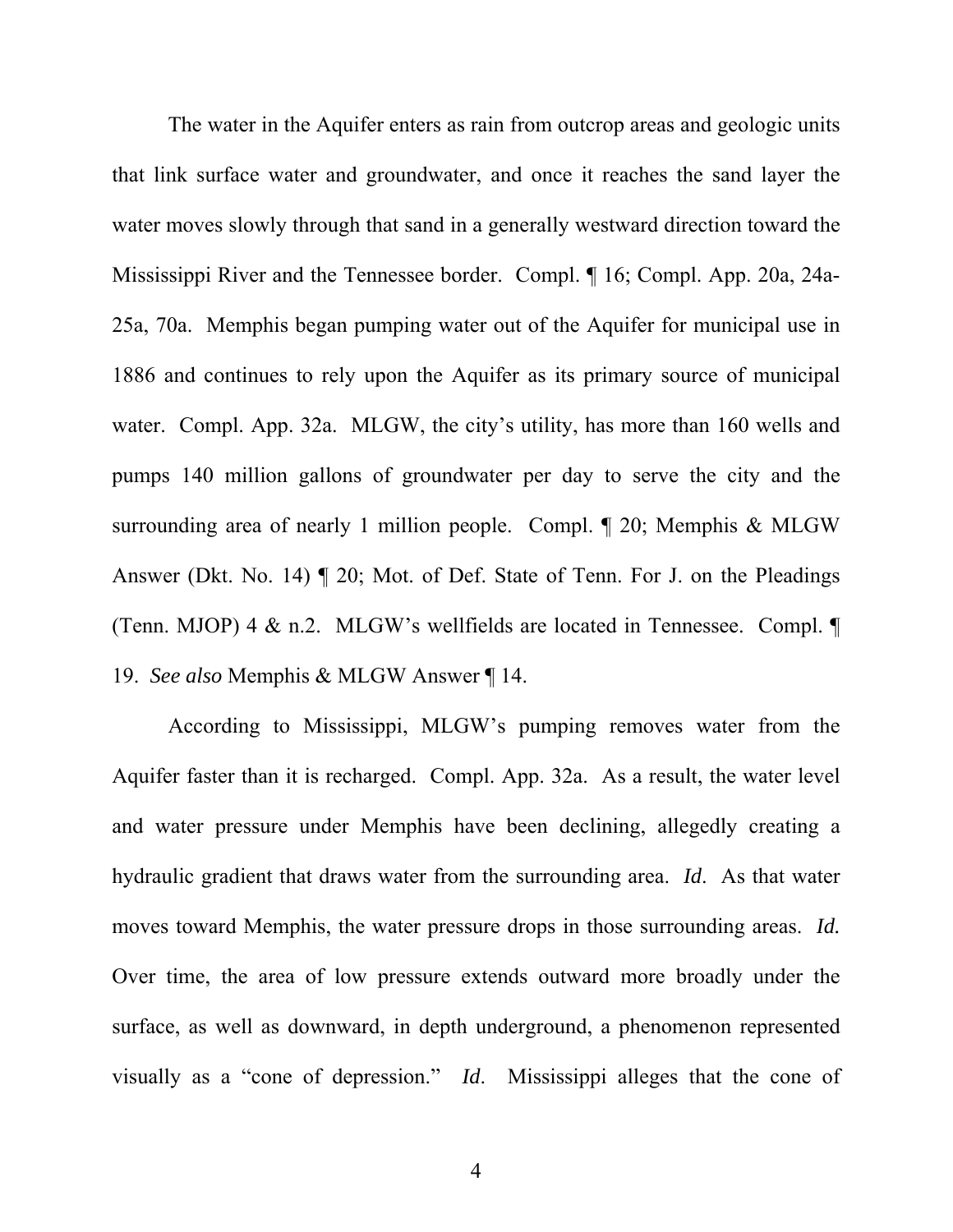depression under Shelby County (Memphis) extends out through the Aquifer into Mississippi, Arkansas, and other parts of Tennessee. *Id.* at 66a, 73a; Compl. ¶ 25.

2. a. In 2005, Mississippi, through its Attorney General, brought an action for trespass and wrongful conversion against Memphis and MLGW (but not Tennessee) in the United States District Court for the Northern District of Mississippi. *Hood v. City of Memphis*, No. 2:05CV32-D-B, Compl., (N.D. Miss. Feb. 1, 2005). In its complaint, Mississippi alleged that some portion of the groundwater that is pumped out of the Aquifer by MLGW is Mississippi's sovereign property, and that Mississippi must therefore be compensated. Br. of Def. State of Tenn. in Opp'n to State of Miss.'s Mot for leave to File Bill of Compl. in Original Action (Tenn.) (Dkt. No. 4) App. 12a.

The district court dismissed the action. Tenn. App. 1a-10a. The court concluded that, absent an equitable apportionment between Mississippi and Tennessee of the water in the Aquifer, the court could not evaluate whether Memphis and MLGW had pumped water belonging to Mississippi. *Id.* at 4a-5a. The court explained that the relief requested by Mississippi would require the court to "engag[e] in a *de facto* apportionment of the . . . [A]quifer," that such an apportionment would require the joinder of the State of Tennessee as a defendant, and that such a dispute would fall within the exclusive jurisdiction of this Court. *Id.* at 5a, 7a (citing 28 U.S.C. § 1251).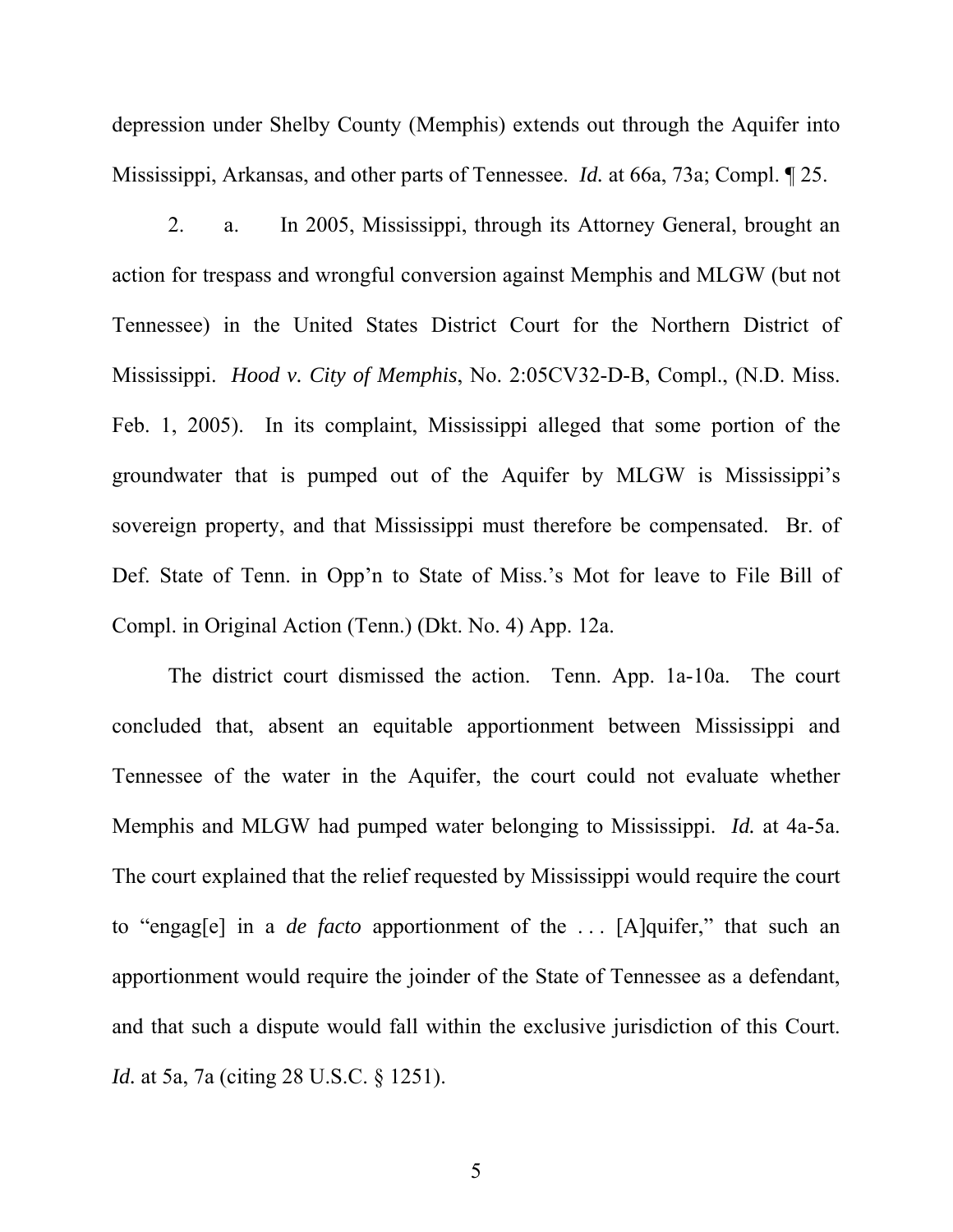b. The court of appeals affirmed. Tenn. App. 11a-25a. The court held that the action could not proceed in Tennessee's absence because the Aquifer is an "interstate water source" that would have to be apportioned before any State had a judicially enforceable right to a particular share of water within it. *Id.* at 17a-20a. The court explained that "[t]he Aquifer flows, if slowly, under several states," and in that respect "it is indistinguishable from a lake bordered by multiple states or from a river bordering several states depending on it for water." *Id.* at 18a. The court further explained that Tennessee could not be joined without depriving the district court of subject matter jurisdiction, because suits between States fall within this Court's exclusive original jurisdiction. *Id.* at 23a. This Court denied a petition for a writ of certiorari. 559 U.S. 901 (2010).

c. Simultaneously with filing its petition for a writ of certiorari, Mississippi filed a motion in this Court for leave to file a bill of complaint against Tennessee, the City of Memphis, and MLGW, seeking approximately \$1 billion in damages. *See* No. 139, Orig. Compl. ¶ 5. Mississippi alleged that Tennessee had committed trespass and conversion because MLGW's pumping had the effect of taking groundwater from beneath Mississippi. *Id.* ¶¶ 1, 24; No. 139 Orig., Br. in Supp. of Mot. 13-14  $&$  n.1. Mississippi contended that an equitable apportionment was unnecessary because there had already been an "inherent apportionment" of the groundwater in the Aquifer upon Mississippi's admission to the Union. No.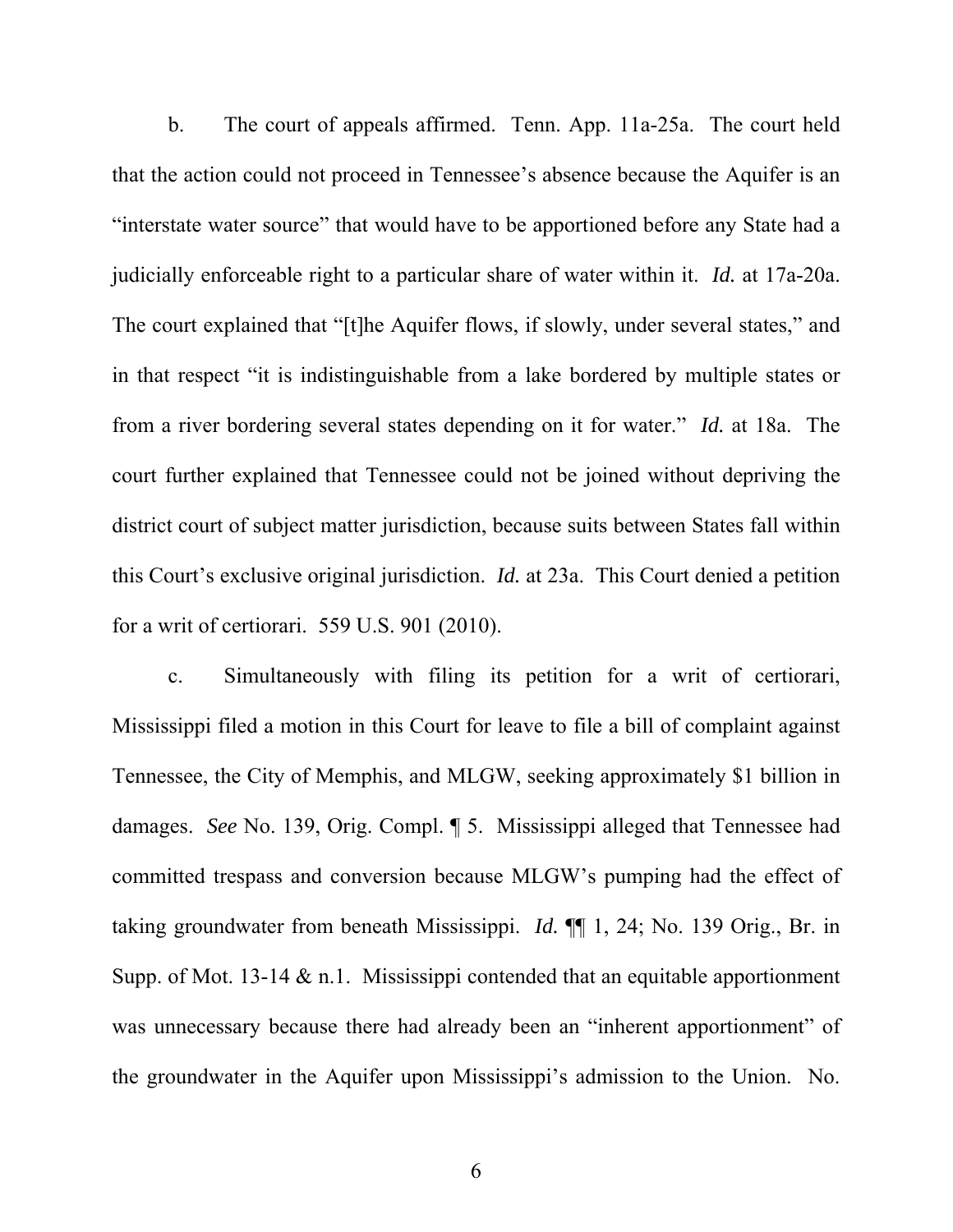139, Orig. Compl. ¶ 5. Mississippi requested an equitable apportionment as an alternative form of relief, "if and only if th[e] Court determines that Mississippi does not own and control the ground water resources within its borders." *Id*.

This Court denied Mississippi's motion for leave to file a complaint. *Mississippi v. City of Memphis*, 559 U.S. 901 (2010). The Court's order stated:

> Motion for leave to file a bill of complaint denied without prejudice. See *Virginia v. Maryland*, 540 U.S. 56, 74, n. 9 (2003); *Colorado v. New Mexico*, 459 U.S. 176, 187, n. 13 (1982).

*Id.* at 901-902. Footnote 9 in *Virginia v. Maryland* states that "[f]ederal common law governs interstate bodies of water, ensuring that the water is equitably apportioned between the States and that neither State harms the other's interest in the river." 540 U.S. at 74 n.9. Footnote 13 in *Colorado v. New Mexico* states that "a state seeking to prevent or enjoin a diversion by another State bears the burden of proving that the diversion will cause it real or substantial injury or damage." 459 U.S. at 187 n.13 (citation and internal quotation marks omitted).

3. a. Mississippi's complaint in the present action is premised on the allegation that groundwater is "naturally collected and stored" in Mississippi, and "[u]nder natural conditions, [that water] would not leave Mississippi's groundwater storage." Compl. ¶¶ 14-15, 17. Mississippi alleges a "cone of depression" caused by MLGW's pumping causes water in Mississippi to move north toward Memphis, "altering the water's natural east-to-west path" and leading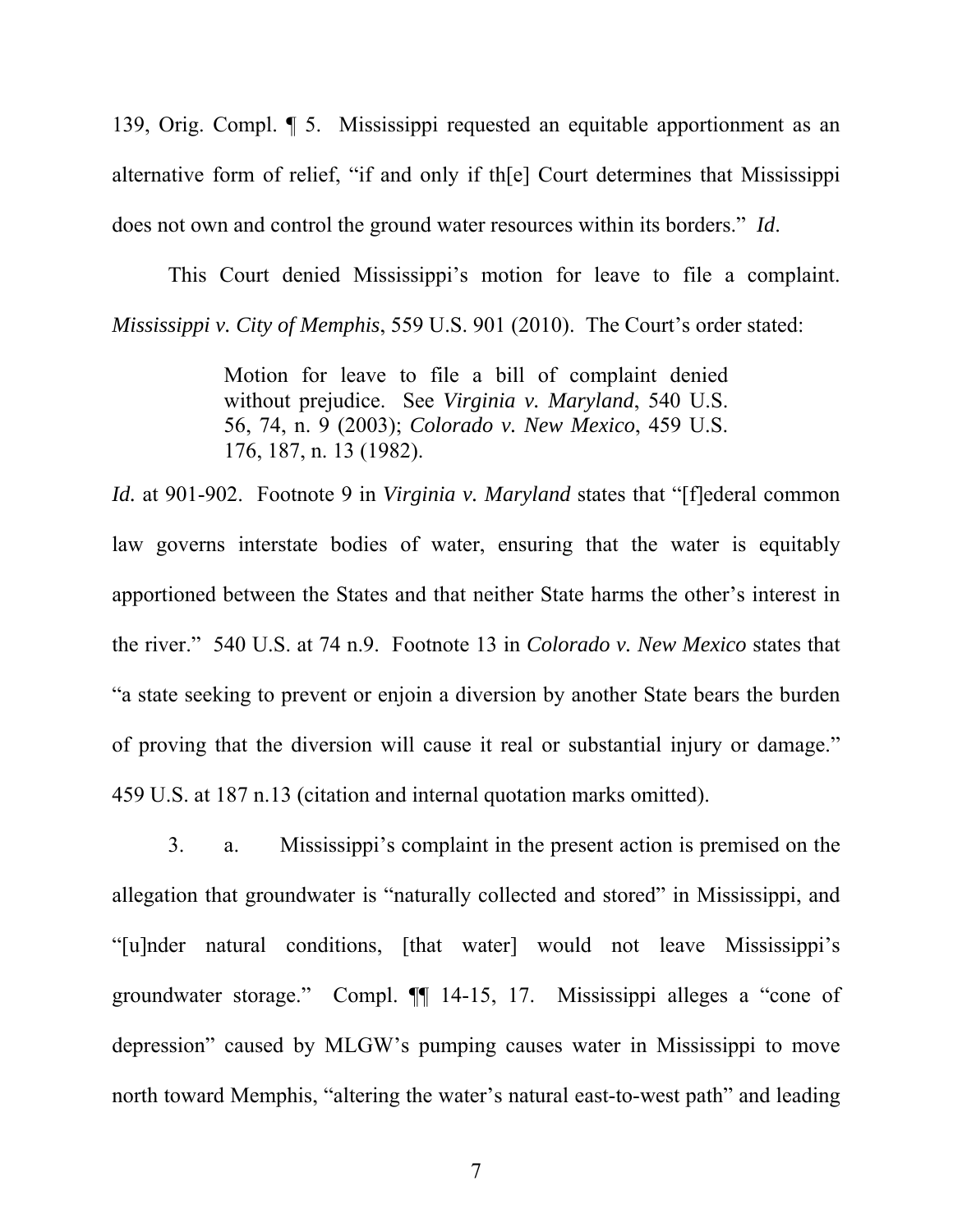to a "drawdown of stored groundwater in . . . substantially all of DeSoto County," which is situated in Mississippi at the border with Tennessee. *Id.* ¶¶ 24-25. Mississippi contends that, by pumping groundwater from the Aquifer, MLGW and Tennessee have removed more than 252 billion gallons of water from Mississippi since 1985, *id.*  $\llbracket 26$ , and that they continue to "permanently tak[e]" more than 20 million gallons of water from Mississippi every day. *Id.* ¶ 22.

Mississippi's claims depend upon a legal theory that, as an incident of statehood, Mississippi owns the water that MLGW's pumping is causing to be removed from Mississippi's territory. Mississippi maintains that when it was admitted to the Union in 1817, it "became vested with ownership, control, and dominion over the land and waters within its territorial boundaries." Compl. ¶ 8; *see id.* ¶¶ 9-10, 42-45. Mississippi thus contends that defendants' pumping in Tennessee of groundwater that in its natural state would remain in Mississippi violates Mississippi's "retained sovereign rights under the United States Constitution" and "constitute[s] . . . trespass upon, and conversion, taking and misappropriation of, [Mississippi's] property." *Id.* ¶ 52.

Unlike its 2009 complaint, Mississippi's present complaint does not seek an equitable apportionment of the groundwater at issue, even in the alternative. *See* Compl. at 23-24 (prayer for relief). Mississippi instead contends that "[t]his case does not fall within the Court's equitable apportionment jurisprudence" because,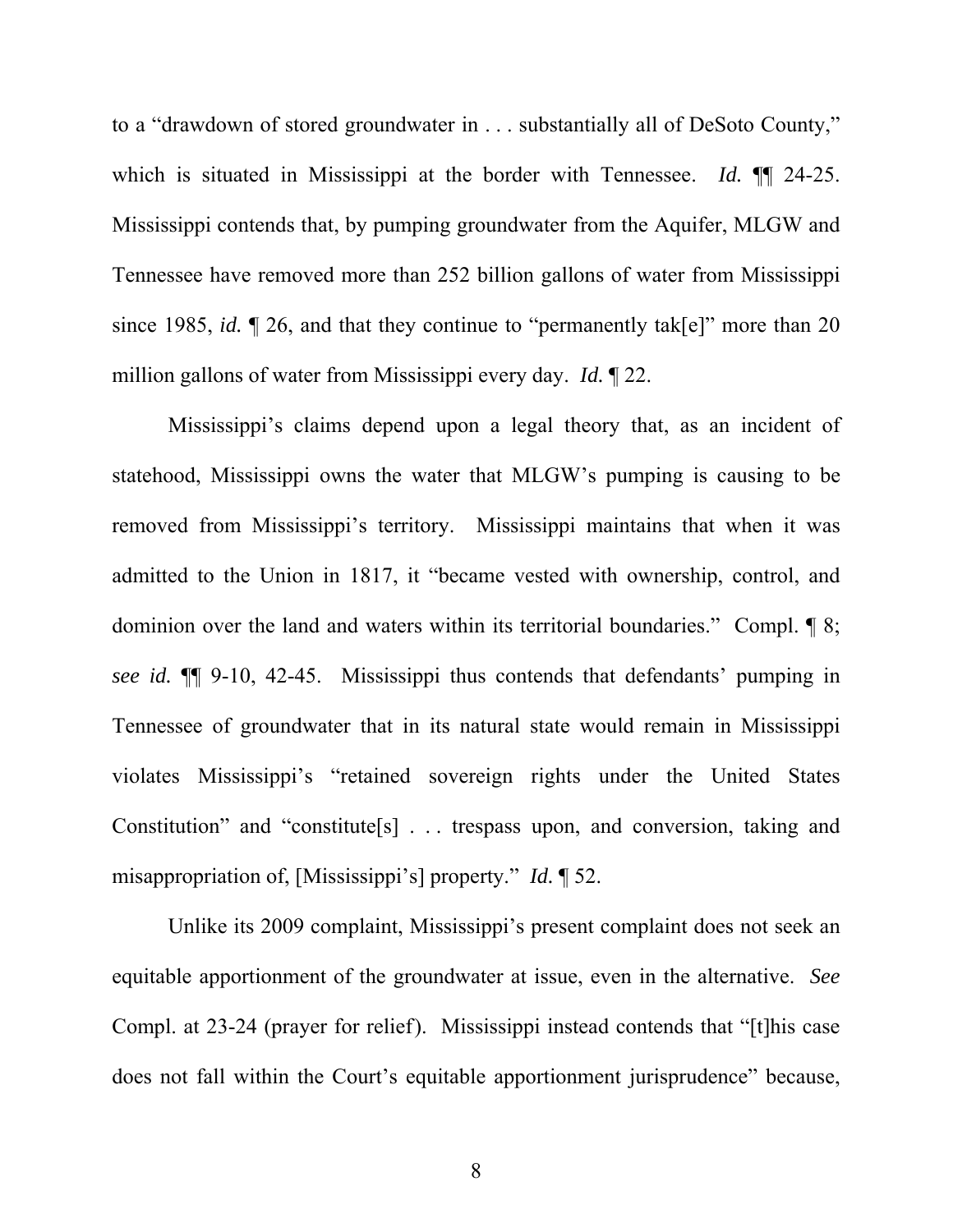although "[t]he geologic formation in which the groundwater is stored straddles two states," the water "is not a shared natural resource." Compl. ¶¶ 38, 41, 48-49. According to Mississippi, the water "(a) naturally accumulated within Mississippi's sovereign territory before the formation of the States; and (b) would never through 'the agency of natural laws' have moved into, or been available in Tennessee." *Id.* ¶ 38 (quoting *Kansas v. Colorado*, 206 U.S. 46, 97-98 (1907)).

Mississippi alleges that it "has suffered actual, present, and substantial injury and damages as the proximate result of [d]efendants' wrongful conduct," including (i) the "permanent[] los[s]" of 252 billion gallons of groundwater that has been pumped by Tennessee since 1985; (ii) "well installation and electric operations costs" incurred by Mississippi residents who must lower their pumps in order to reach the groundwater in the Sparta Sand; and (iii) the 'material. alter[ation] [of] Mississippi's groundwater . . . inventory" by defendants' altering the "natural steady state equilibrium of groundwater in the Sparta Sand," thereby "siphoning water at an accelerated, unnatural velocity and northward direction out of Mississippi." Compl. ¶ 54.

For relief, Mississippi requests a declaration of its sovereign ownership of "the groundwater stored naturally in the Sparta Sand formation underlying Mississippi," Compl. ¶¶ 40, 46, and damages "in an amount equal to the value of the Mississippi groundwater" taken by defendants plus prejudgment interest, which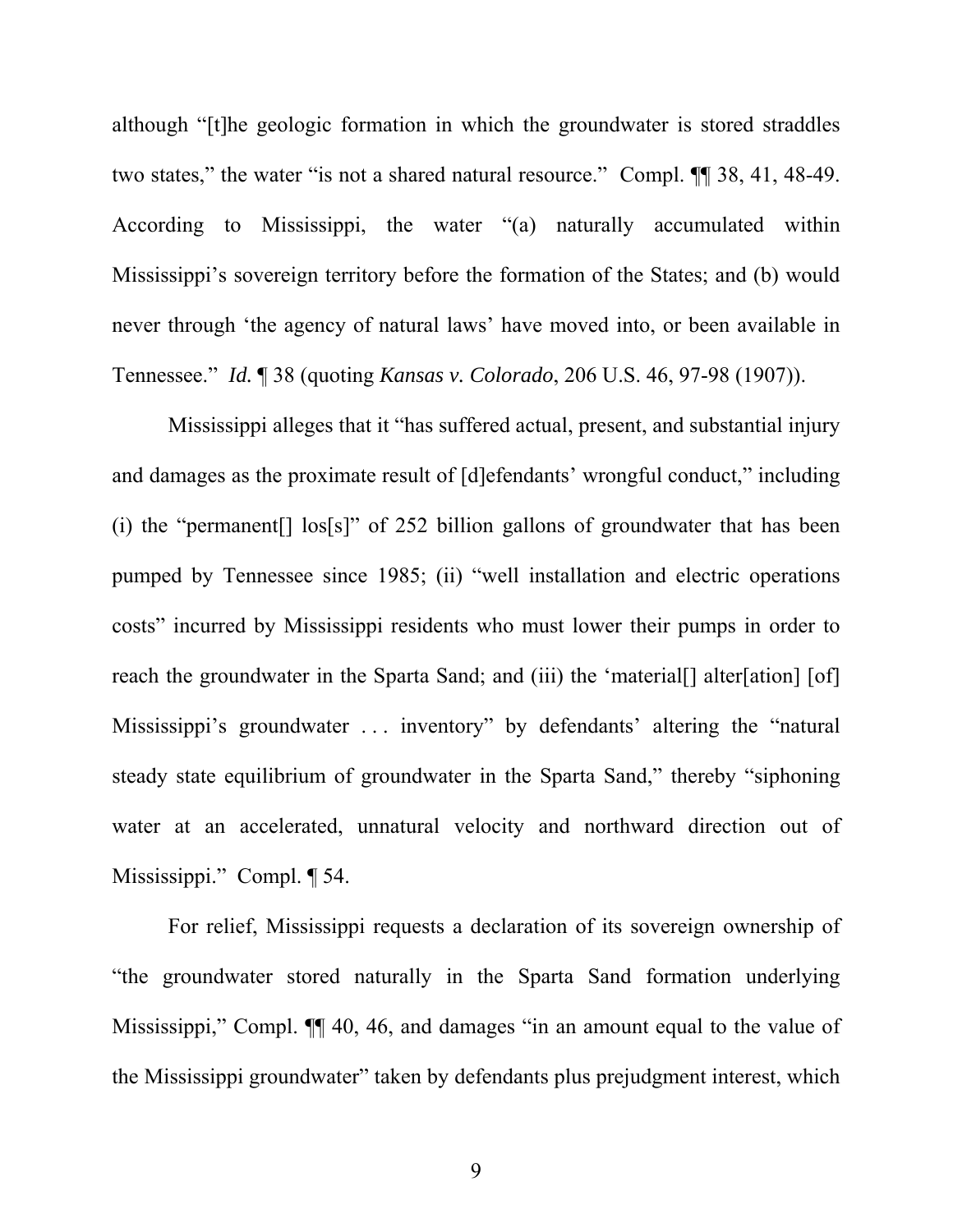Mississippi estimates would total \$615 million, *id.* ¶ 55. Mississippi requests in the alternative to damages an accounting and disgorgement of monies received or saved by defendants from their use of the groundwater. *Id.* ¶ 56. Finally, Mississippi requests a mandatory injunction requiring defendants "to prospectively take all actions necessary to eliminate the cone of depression *vis-à-vis* Mississippi," including "the funding, construction and modification or restructuring of Memphis-MLGW's groundwater pumping systems." *Id.* ¶ 57.

b. At the Court's invitation, the United States filed an amicus brief (Dkt. No. 9) expressing the view that Mississippi's motion for leave to file a bill of complaint should be denied. The United States explained that Mississippi has no cognizable cause of action against defendants for pumping water from the Aquifer because the Aquifer is an interstate water resource that has not yet been apportioned among the relevant States. U.S. Invitation Br. 13-19. The United States further submitted that Mississippi's alleged injuries were not sufficiently concrete or substantial to justify an exercise of this Court's original jurisdiction. *Id.* at 20-23.

The United States recommended that "[t]he Court should deny Mississippi leave to file its complaint without prejudice to refiling a properly framed complaint for an equitable apportionment of the Aquifer premised on concrete allegations of real and substantial injury." U.S. Invitation Br. 23. The United States further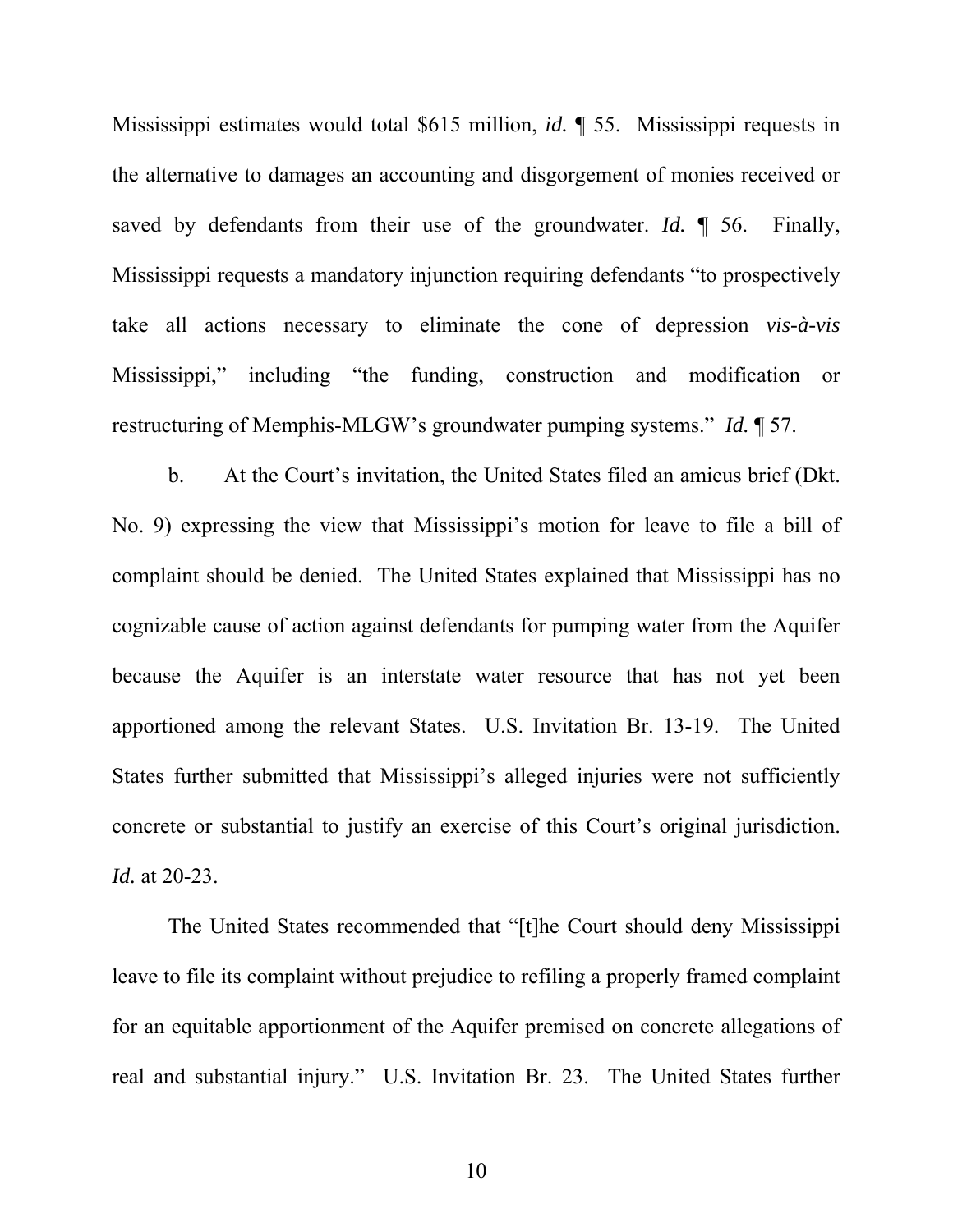suggested that, "[i]n theory, the Court could grant Mississippi leave to file its complaint, invite the defendants to file a motion to dismiss, and confirm in a written opinion that the Aquifer is an interstate water source that must be equitably apportioned before one State has any rights to enforce against another State's use of water in the Aquifer." *Id.* at 20.

c. On June 29, 2015, the Court granted Mississippi leave to file its complaint and allowed the defendants to file answers. 135 S. Ct. 2916 (2015) (Mem.) (Dkt. No. 12). Defendants filed answers in September, 2015. The Court then referred the case to a Special Master. 136 S. Ct. 499 (2015) (Mem.) (Dkt. No. 17). After a status conference on January 26, 2016, the Special Master issued an order that allowed the parties to file preliminary dispositive motions, invited *amicus curiae* briefs, and stayed discovery. Dkt. No. 25.

d. Defendants have now filed motions for judgment on the pleadings (MJOP) in the nature of motions under Federal Rule of Civil Procedure 12(c). Defendants argue that Mississippi has conceded that the Aquifer is an interstate resource and, therefore, Mississippi's theory of sovereign ownership of certain groundwater in the Aquifer lacks merit. Memphis & MLGW MJOP 15-24; Tenn. MJOP 14-27. Defendants also contend that Mississippi's claims are barred by the doctrine of issue preclusion because the Fifth Circuit rejected Mississippi's territorial-property-rights theory in *Hood*. Memphis & MLGW MJOP 24-28;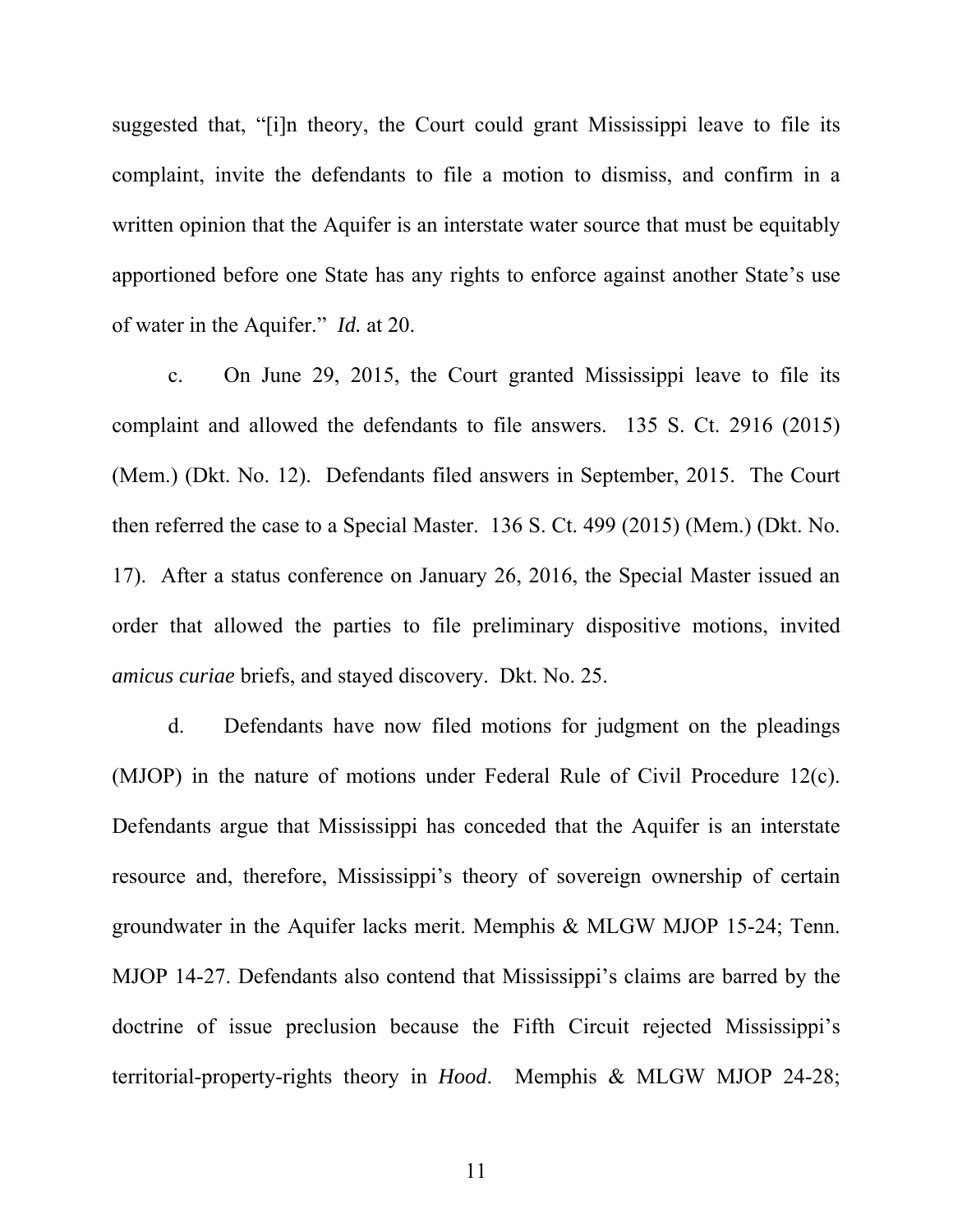Tenn. MJOP 35-47. In addition, defendants argue that Mississippi's conversion and trespass claims fail under state law. Memphis & MLGW MJOP 32-42; Tenn. MJOP 27-29.

### **SUMMARY OF ARGUMENT**

Mississippi's complaint does not state a cognizable cause of action because the Aquifer is an interstate water resource that has not yet been equitably apportioned among the relevant States. The factual allegations in Mississippi's complaint suffice to demonstrate that the water is an interstate water resource. Mississippi acknowledges that the Aquifer underlies both Mississippi and Tennessee, and that when MLGW pumps groundwater from the Aquifer in Tennessee, that pumping influences the movement of groundwater in Mississippi. Furthermore, the expert report attached to Mississippi's complaint shows that water flowed between Mississippi and Tennessee within the Aquifer even before the development of groundwater resources in Tennessee.

Mississippi contends that under the equal-footing doctrine it gained ownership of the groundwater under its territory upon statehood. Compl. ¶¶ 8, 44. But although the equal-footing doctrine gives States title to the lands within their boundaries, no decision of the Court holds that any one State has title, to the exclusion of any entitlement of another State, to subsurface groundwater that is flowing through an aquifer spanning several States. Instead, the Court has held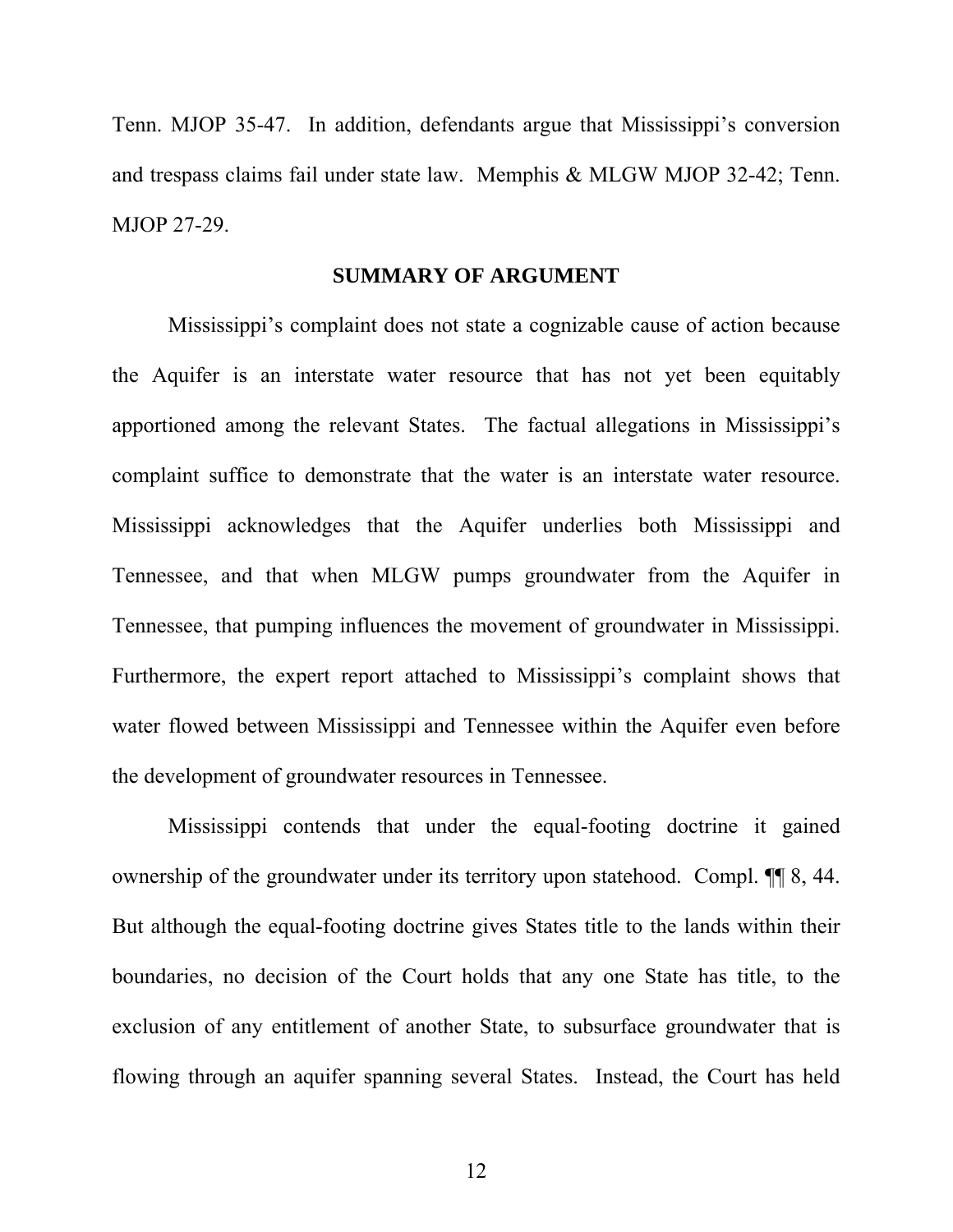that an equitable apportionment is required to reconcile competing rights whenever "the action of one state reaches, through the agency of natural laws, into the territory of another state." *Kansas v. Colorado*, 206 U.S. 46, 97-98 (1907). That is the case here, where Mississippi alleges that defendants' pumping of groundwater from the Aquifer in Tennessee reaches, through the natural law of hydraulics, into the Aquifer in Mississippi. The applicability of equitable apportionment does not turn on whether groundwater in the Aquifer would remain in Mississippi but for defendants' pumping.

Mississippi's attempt to avoid equitable apportionment by distinguishing between "the geologic formation" and the water it contains (Compl. ¶¶ 38, 41) is inconsistent with the Court's practical approach to assessing whether a natural resource is interstate in character. Mississippi's concept of its ownership of water in the Aquifer would logically mean that Tennessee could not pump *any* water from the Aquifer because doing so would cause water to flow out of Mississippi. Mississippi's acknowledgement (see p. 22-23, *infra*) that Tennessee is entitled to pump some water from the Aquifer confirms that the Aquifer is an interstate water resource and therefore that it must be equitably apportioned before Mississippi can assert a legal entitlement to any particular amount of water therein.

Allowing Mississippi to proceed on its theory of sovereign ownership of water in an interstate aquifer would contravene basic principles of water law.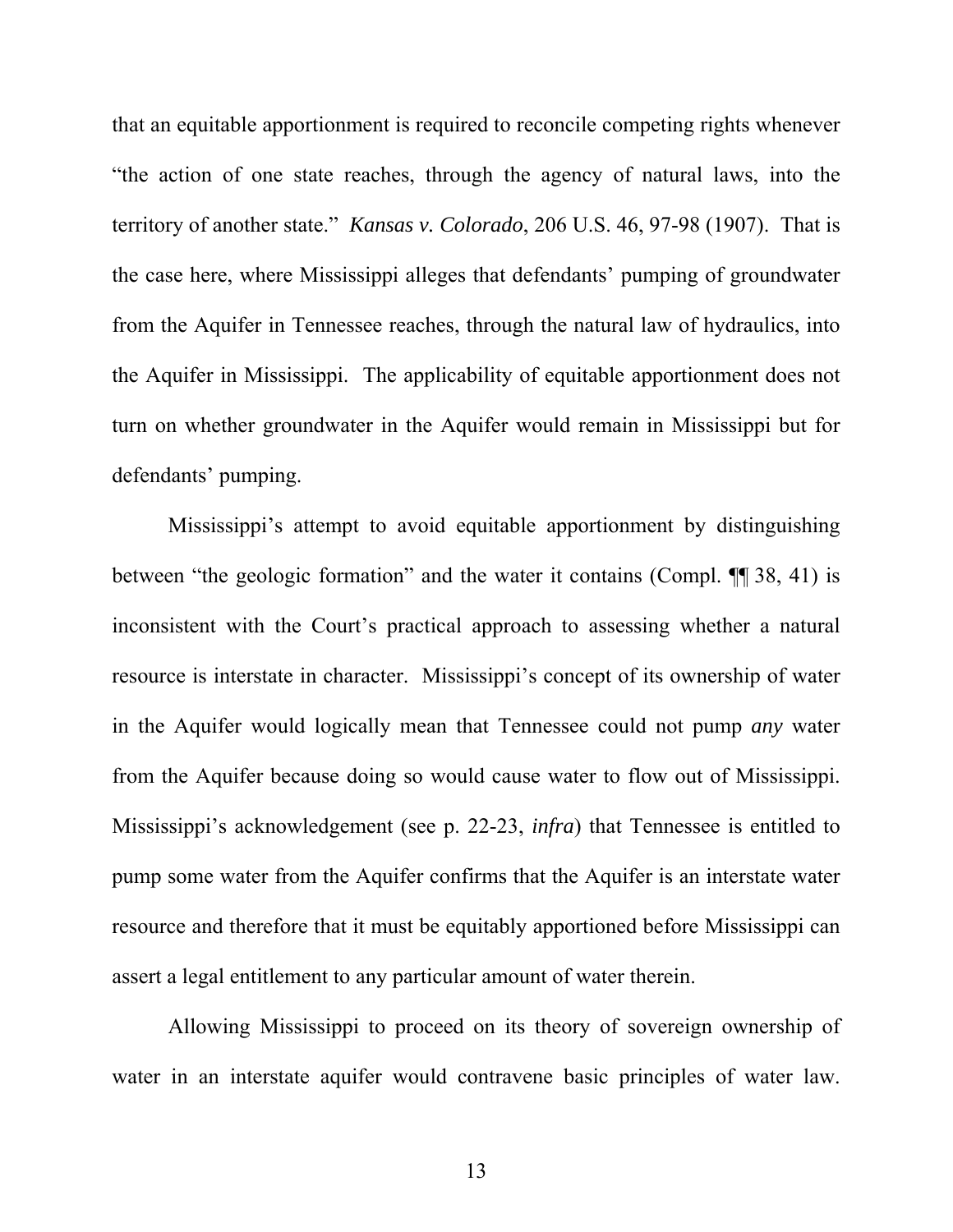Because Mississippi's claims fail on the face of the complaint, and because Mississippi has expressly disclaimed equitable apportionment as the basis for its claim or as the remedy it seeks, the claims should be dismissed now, prior to discovery, so as not to waste the resources of the Court and the parties.

#### **ARGUMENT**

In original actions, the Federal Rules of Civil Procedure "may be taken as guides." S. Ct. R. 17(2). Federal Rule of Civil Procedure 12(c) permits a party to move for judgment on the pleadings "[a]fter the pleadings are closed—but early enough not to delay trial." Defendants have moved for judgment on the pleadings on the ground that Mississippi has failed to state a claim upon which relief can be granted. *See* Fed. R. Civ. P. 12(h)(2)(B) (stating that Rule 12(c) may be employed by a defendant as a vehicle for raising, after responsive pleadings have been filed, a motion to dismiss under Rule 12(b)(6) for failure to state a claim upon which relief can be granted); Charles Alan Wright & Arthur R. Miller, *Federal Practice and Procedure* § 1367, at 216 (3d ed. 2004).

A complaint states a claim for which relief can be granted only if it contains "sufficient factual matter, accepted as true, to 'state a claim to relief that is plausible on its face.'" *Ashcroft v. Iqbal*, 556 U.S. 662, 678 (2009) (quoting *Bell Atl. Corp. v. Twombly*, 550 U.S. 544, 570 (2007)). In an action between States, the complaining State must demonstrate a right to relief on a cognizable cause of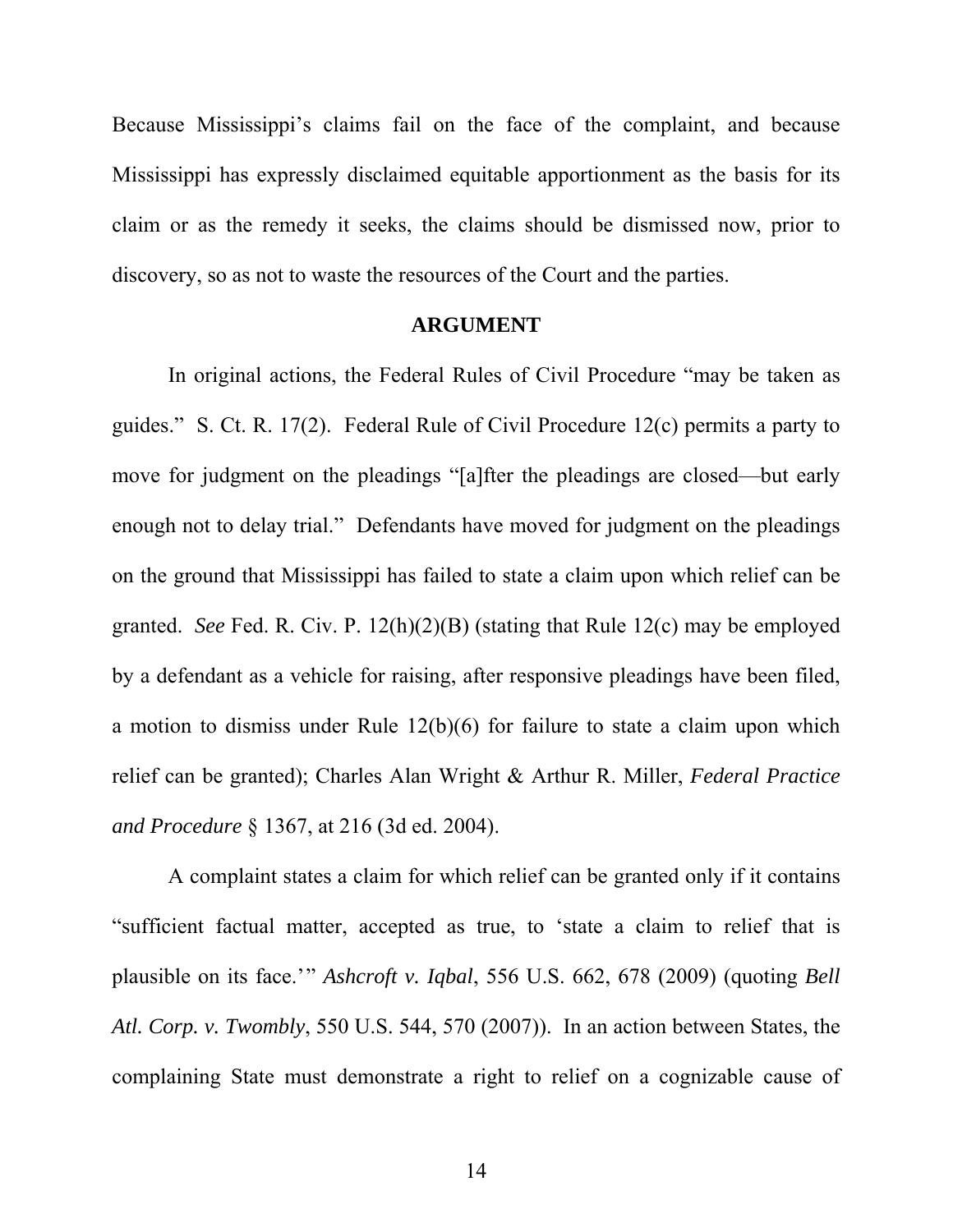action. *Massachusetts v. Missouri*, 308 U.S. 1, 15 (1939). Under that standard, defendants are entitled to judgment on the pleadings. Mississippi has not alleged a cognizable cause of action because Mississippi cannot claim that Tennessee is taking Mississippi's water until the Aquifer has been equitably apportioned, and Mississippi definitively disclaims equitable apportionment here.

### **I. MISSISSIPPI'S COMPLAINT DOES NOT ALLEGE A COGNIZABLE CAUSE OF ACTION AGAINST DEFENDANTS.**

For a complaint to present a "justiciable controversy" within this Court's original jurisdiction, "it must appear that the complaining State has suffered a wrong . . . furnishing ground for judicial redress" or that the State "is asserting a right against the other State which is susceptible of judicial enforcement . . . ." *Massachusetts v. Missouri*, 308 U.S. at 15. Thus, at the threshold, the Court must "determine whether there is any principle of law, and, if any, what, on which the plaintiff can recover." *Missouri v. Illinois*, 200 U.S. 496, 519 (1906). As the Court implied in its 2010 order, *Mississippi v. City of Memphis*, 559 U.S. 901, Mississippi has no cognizable cause of action against defendants for pumping water from the Aquifer because the Aquifer is an interstate water source that has not yet been apportioned among the relevant States. *See id.* at 901-902 (citing *Virginia v. Maryland*, 540 U.S. 56, 74 n.9 (2003)). Yet Mississippi unequivocally disclaims equitable apportionment as the basis for its claims or the remedy it seeks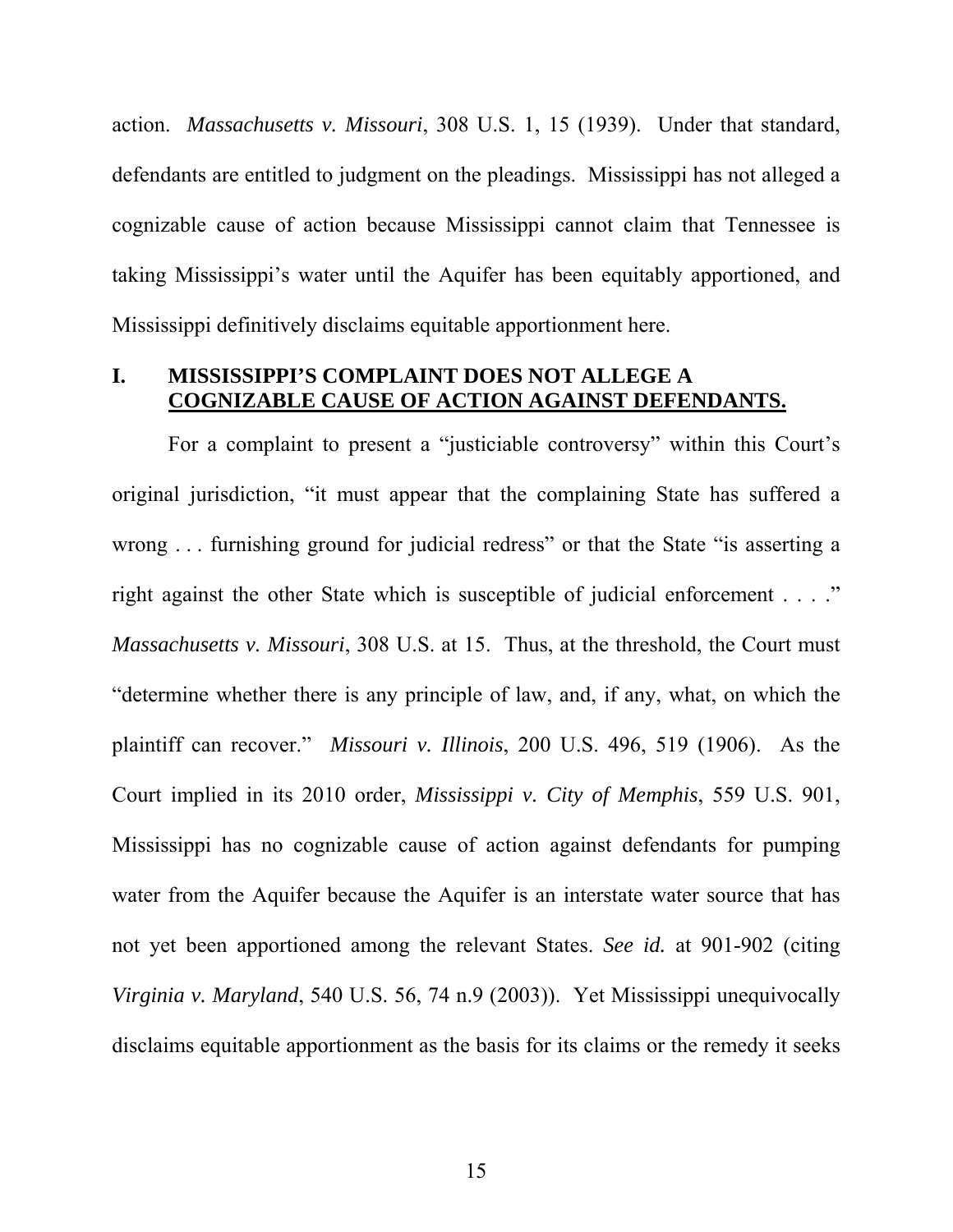in the present action. Compl. ¶¶ 38, 50. The complaint thus fails to state a cause of action under which this Court can afford relief.

A. When no federal statute or congressionally approved interstate compact defines a State's rights in an interstate water source, federal common law determines the extent of such rights. *Hinderlider v. La Plata River & Cherry Creek Ditch Co.*, 304 U.S. 92, 110 (1938) (citing *Kansas v. Colorado*, 206 U.S. at 95, 97, 98); *Arizona v. California*, 373 U.S. 546, 560, 569-589 (1963) (discussing the Boulder Canyon Project Act, ch. 42, 45 Stat. 1057 (1928) (codified as amended at 43 U.S.C. § 617 *et seq*.), which apportioned water in the Colorado River Basin). The federal common-law doctrine of equitable apportionment governs disputes between States concerning their rights to an interstate water source. *Virginia v. Maryland*, 540 U.S. at 74 n.9; *Colorado v. New Mexico*, 459 U.S. at 183.

The doctrine of equitable apportionment reflects the fundamental principle that "a State may not preserve solely for its own inhabitants [the] natural resources located within its borders." *Idaho v. Oregon*, 462 U.S. 1017, 1025 (1983) (citation omitted). Although territorial boundaries are relevant in an equitable apportionment, the Court considers a multitude of other factors, including the uses already occurring within each State, the balance of the potential harms to each State from the loss of use, and the possibility of conservation. *Colorado v. New Mexico*, 459 U.S. at 183, 186-88.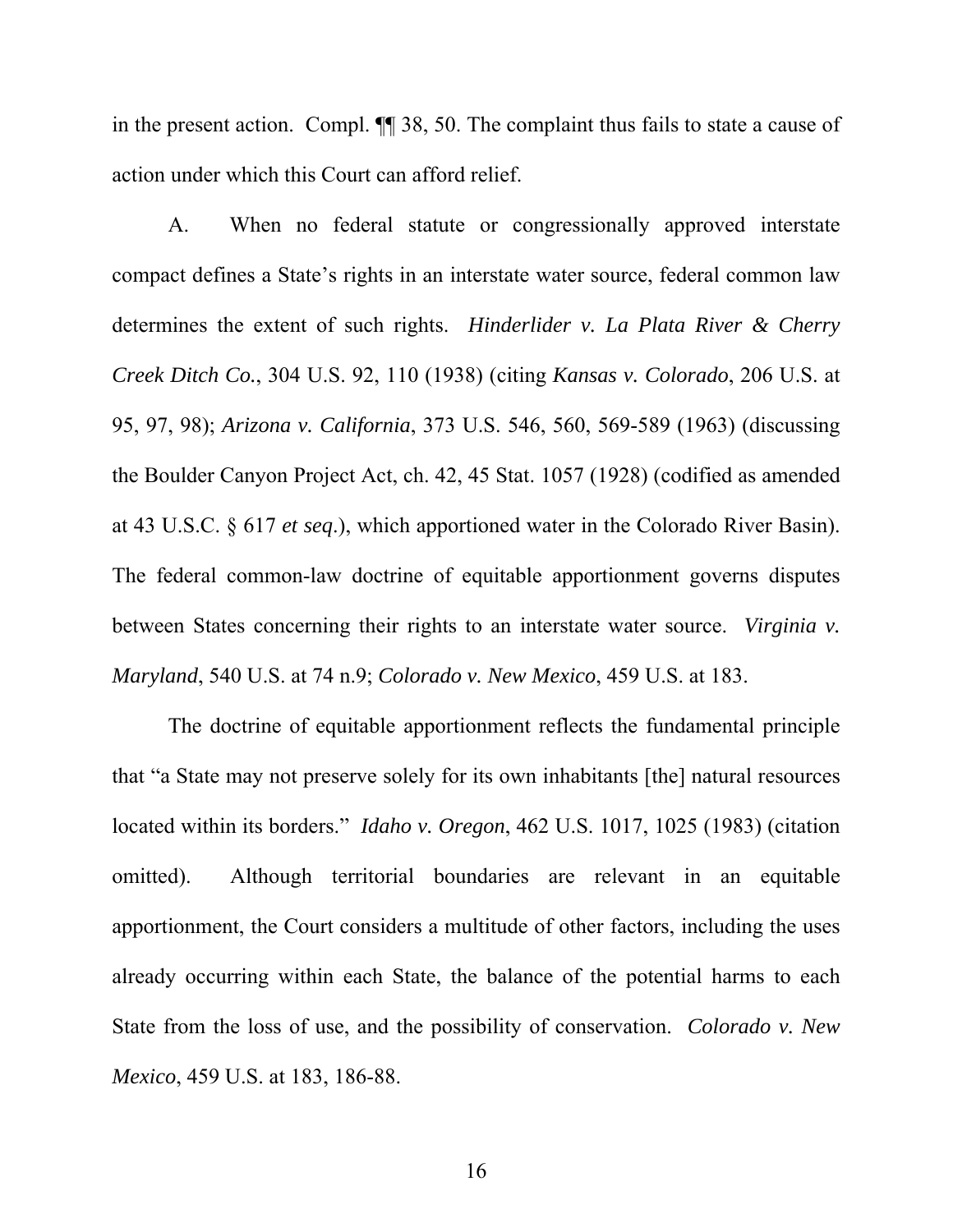B. Mississippi contends that an equitable apportionment of the Aquifer is not appropriate because the groundwater in the Sparta Sand in Mississippi is intrastate water. Compl. ¶¶ 38, 41, 48-49. According to Mississippi, absent pumping by MLGW, the water in the Sparta Sand "would never[,] through the agency of natural laws[,] have moved into, or been available in Tennessee." *Id.* ¶ 38 (internal quotation marks omitted).

Other allegations in Mississippi's complaint, however, suffice to demonstrate that, to the contrary, the Aquifer is an interstate water resource and thus subject to equitable apportionment. Mississippi acknowledges that the Sparta Sand formation "underlies both Mississippi and Tennessee." Compl. ¶ 50. Mississippi also alleges that when Tennessee pumps groundwater from the Aquifer in Tennessee, the pumping influences the movement of groundwater in Mississippi. *See, e.g.*, *id.* ¶¶ 22, 26. Thus, in both its location and hydraulic characteristics, the Aquifer is an interstate water resource. *See Hood v. City of Memphis*, 570 F.3d at 630 ("[t]he Aquifer flows, if slowly, under several states" and in that respect "it is indistinguishable from a lake bordered by multiple states or from a river bordering several states depending on it for water").

Moreover, Mississippi's own expert report shows that water flowed between States within the Aquifer even before the development of groundwater resources in Tennessee. A figure in the report depicts a "limited natural flow" of water from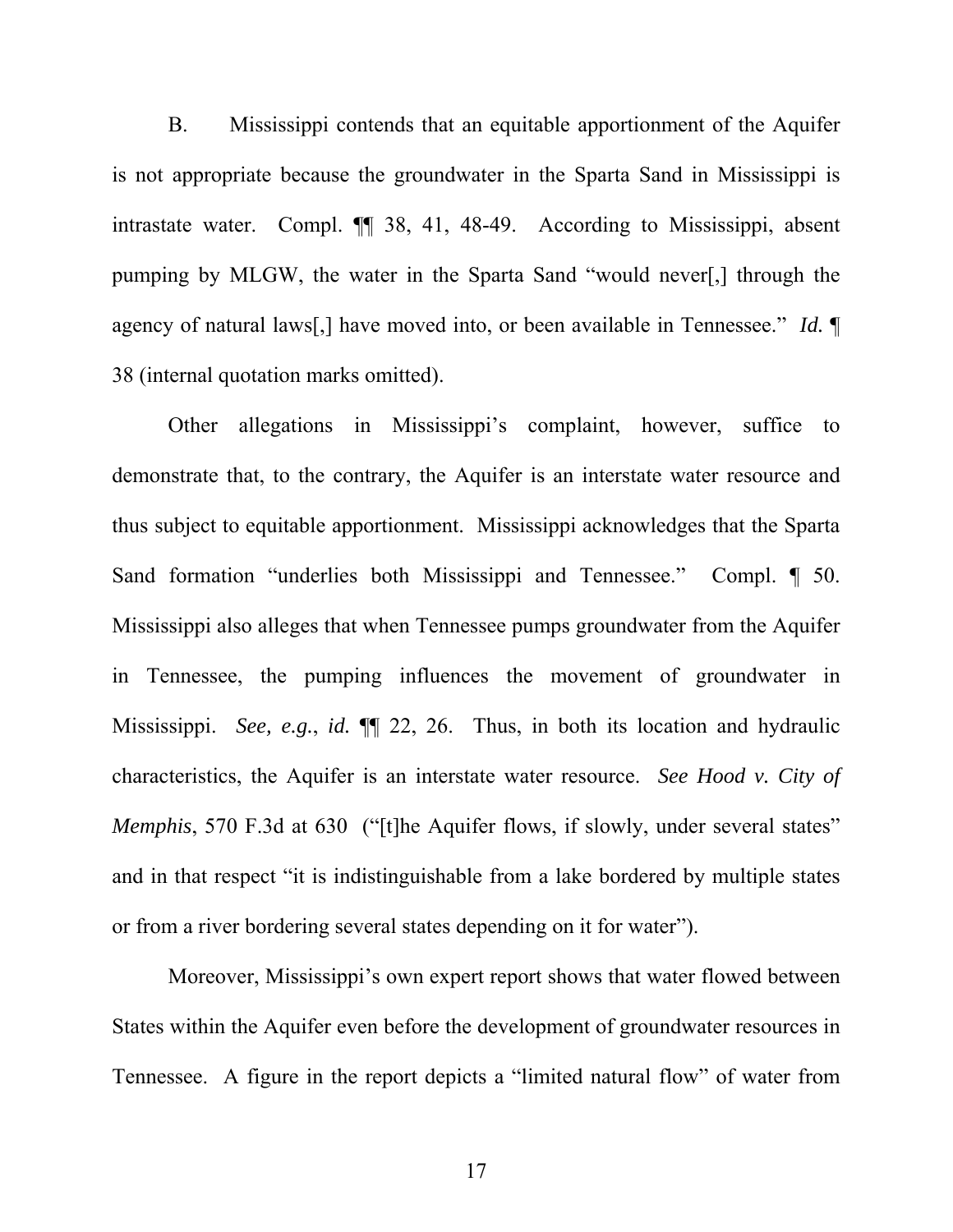Mississippi into Tennessee under predevelopment conditions. Compl. App. 70a; *see id.* at 20a; *see also* Gerald K. Moore, *Geology and Hydrology of the Claiborne Group in Western Tennessee,* Geological Survey Water-Supply Paper 1809-F, F28 (1965), http:// pubs.usgs.gov/wsp/1809f/report.pdf (referenced impliedly at Compl. ¶ 18) (estimating, in 1965, that 25 million gallons of water per day were flowing into the Memphis Sand from the Sparta Sand in Mississippi). Mississippi has declared that any water depicted in that figure entering Tennessee from Mississippi under natural conditions "is not included in [its] claim." Miss. Br. in Supp. of Mot. for Leave to File (Miss. Br.) (Dkt. No. 1) 9 n.7. But the figure undermines Mississippi's core theory that the groundwater is a purely intrastate resource and cannot be cast aside by artful pleading.

Mississippi's allegations, in sum, demonstrate that the Aquifer is an interstate water resource. The Court's 2010 order also suggested as much by citing footnote 9 in *Virginia v. Maryland*, which states that "[f]ederal common law governs *interstate bodies of water*, ensuring that the water is equitably apportioned between the States and that neither State harms the other's interest . . . ." *Virginia v. Maryland*, 540 U.S. at 74 n.9, *cited in Mississippi v. City of Memphis*, 559 U.S. at 901-902 (emphasis added).

C. Mississippi also contends that it has "exclusive dominion and control" of the groundwater underlying the territory within its borders under the equal-footing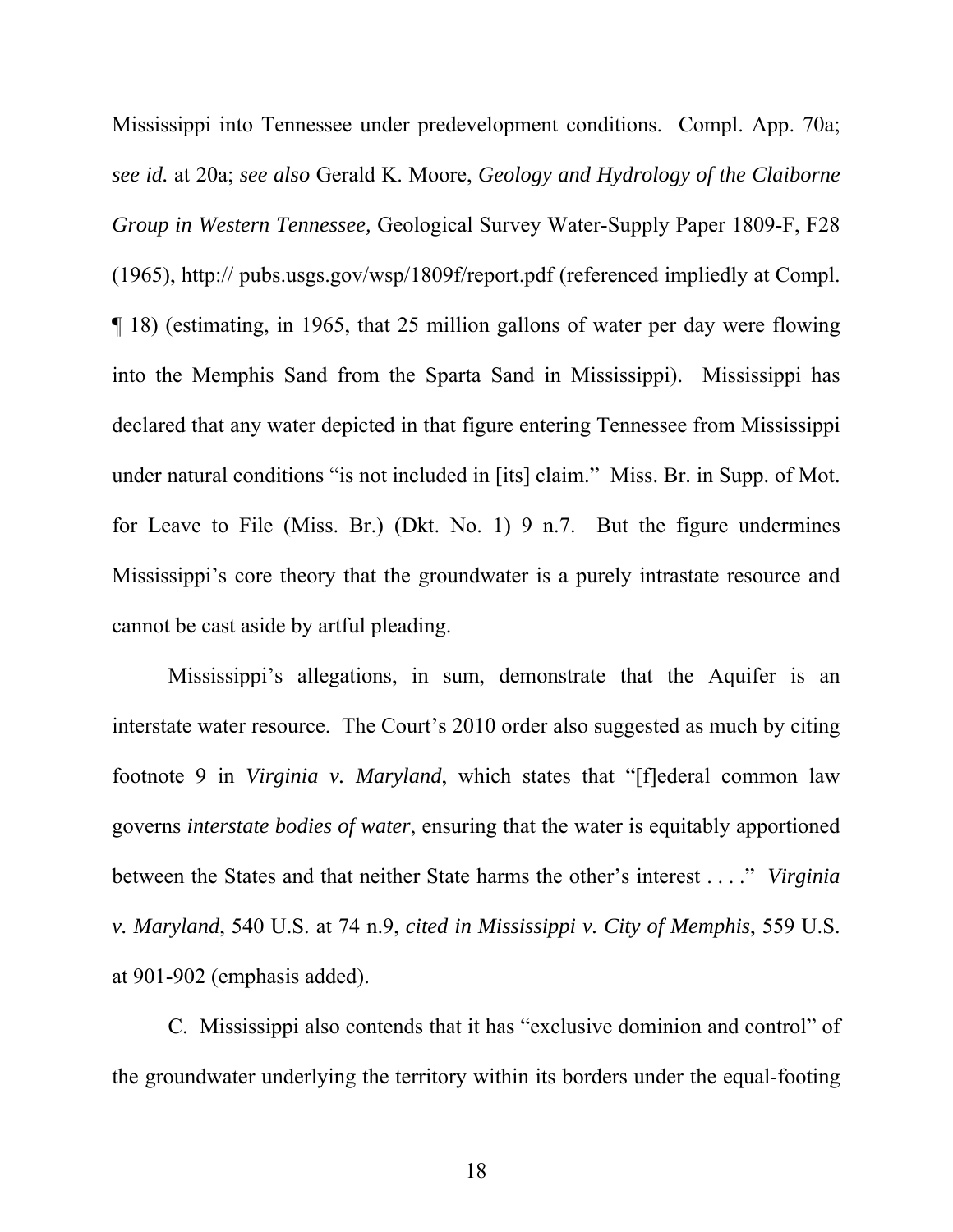doctrine. Compl. ¶ 44. *See also, e.g.*, Compl. ¶ 8. In support of that proposition, Mississippi has previously cited *Kansas v. Colorado*, which states that "each state has full jurisdiction over the lands within its borders, including the beds of streams and other waters," 206 U.S. at 93 (citations omitted). *See* Miss. Br. 17. But the Court in *Kansas v. Colorado* was referring to the States' ownership of *the lands* within their respective borders, including the beds of streams and the beds of other waters, not the waters themselves. *Id*.; *see United States v. Alaska*, 521 U.S. 1, 5 (1997) (equal-footing doctrine gives the States "title to *the beds* of navigable waters within their boundaries") (emphasis added).

No decision of this Court holds that a State has title to subsurface groundwater within its borders that is flowing through an aquifer spanning multiple States. To the contrary, the Court has rejected that contention. In *Sporhase v. Nebraska*, 458 U.S. 941 (1982), the Court declared the theory of state ownership of water a "legal fiction" and held that Nebraska's regulation of groundwater within its borders was subject to the constraints of the Commerce Clause. *Id.* at 951; *see* First Report of the Special Master (Subject: Nebraska's Motion to Dismiss) 44-45, in *Kansas v. Nebraska*, No. 126, Orig. (Jan. 28, 2000) (recommending that Nebraska's motion to dismiss Kansas's complaint be denied because groundwater pumping that impacts streamflow in the Republican River Basin must be included in the pumping State's compact apportionment); *Kansas v. Nebraska*, 530 U.S.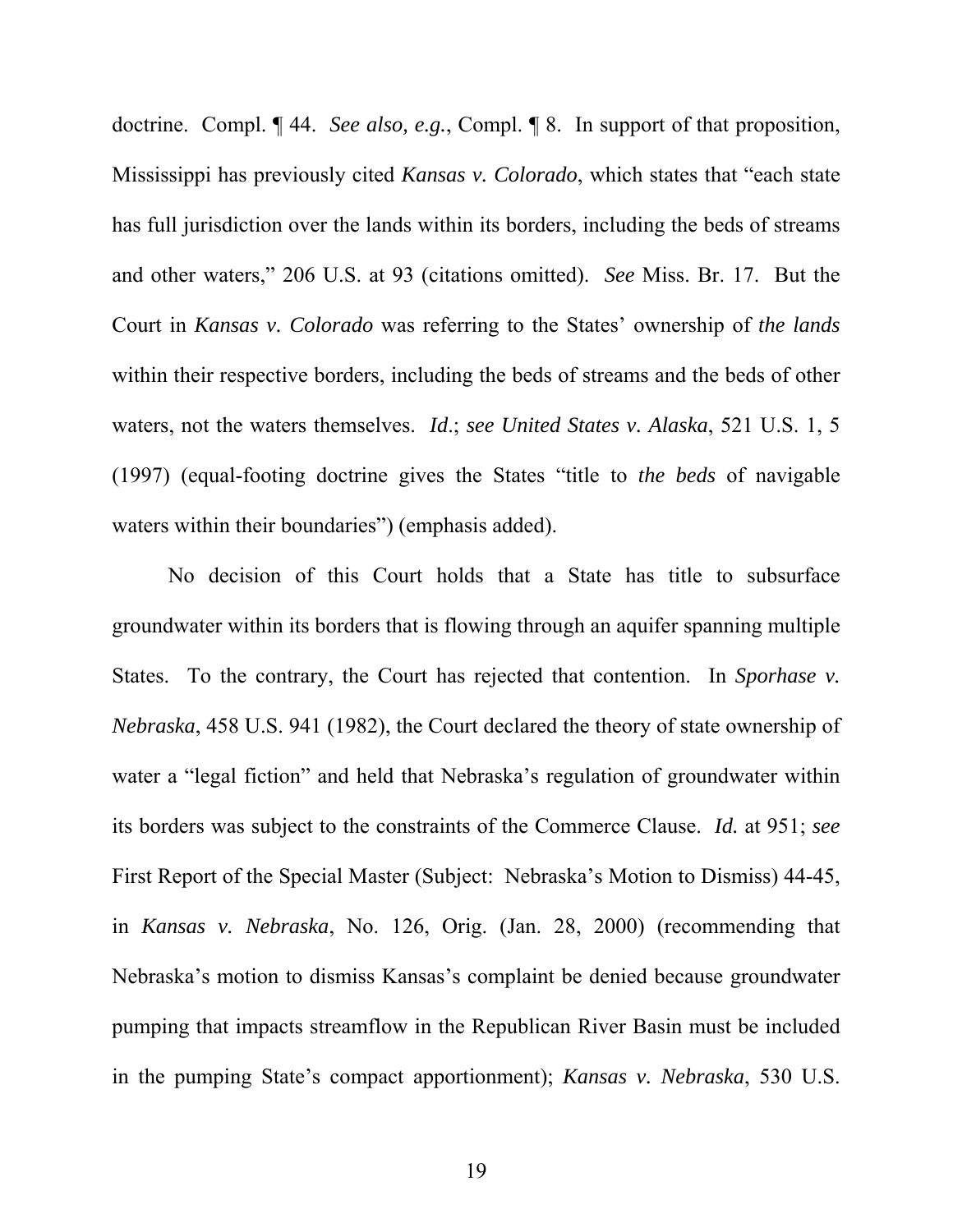1272 (2000) (denying Nebraska's motion to dismiss); *Kansas v. Colorado*, 514 U.S. 673, 693-694 (1995) (agreeing with Special Master's conclusion that postcompact pumping in Colorado had caused material depletions of the usable stateline flow of the Arkansas River, in violation of the Arkansas River Compact).

Furthermore, the need for an equitable apportionment before Mississippi can claim a legal entitlement to water in the Aquifer, so as to restrict use by Tennessee, does not turn on whether the groundwater at issue would remain in Mississippi but for defendants' pumping. *See, e.g.*, Compl. ¶ 41 (alleging that groundwater in the Sparta Sand is not "naturally shared" with Tennessee and suggesting that the water would observe political boundaries if not for the effect of Tennessee's pumps). Equitable apportionment governs when "the action of one state reaches, through the agency of natural laws, into the territory of another state." *Kansas v. Colorado*, 206 U.S. at 97-98. That is the case here. Mississippi alleges that defendants' pumping of groundwater from the Aquifer within Tennessee's territory reaches, by operation of the natural law of hydraulics, into the Aquifer in Mississippi's territory. *See* Compl. ¶¶ 18-20, 26, 28, 54.

D. Mississippi's attempt to avoid equitable apportionment by distinguishing between an interstate geologic formation and the water contained within it, which Mississippi contends would observe political boundaries but for Tennessee's pumping (Compl. ¶¶ 38, 41), is in tension with the Court's pragmatic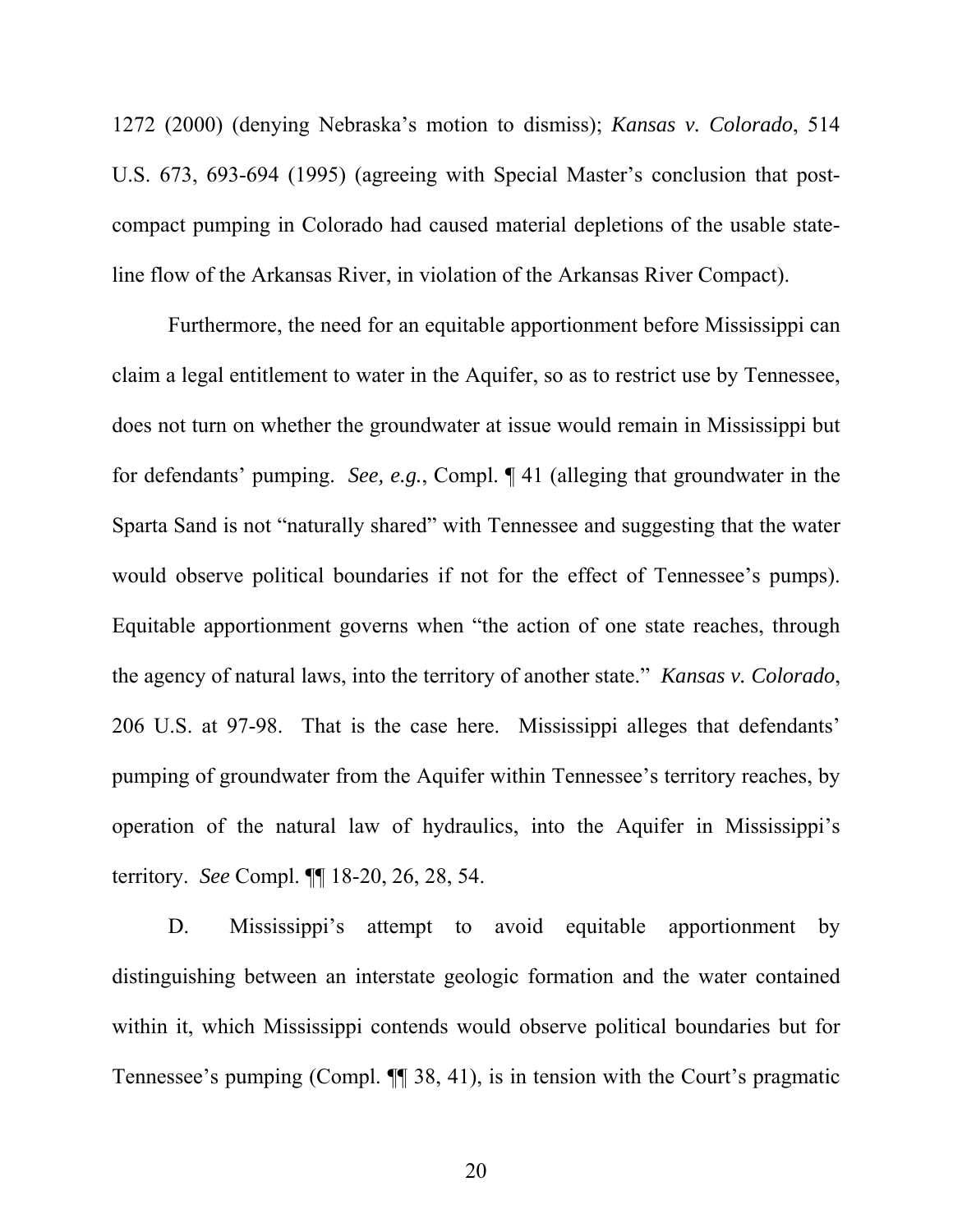approach to assessing whether a natural resource is interstate in character. *See, e.g.*, *Kansas v. Colorado*, 206 U.S. at 115 (rejecting claim that a river with intermittent flow between two reaches in different States was actually "two rivers"); *cf. Idaho v. Oregon*, 462 U.S. at 1024 (holding that anadromous fish moving seasonally between States did not belong to Idaho where they hatched).

Furthermore, under Mississippi's concept of its ownership of water in the Aquifer, Tennessee could not pump any water from the Aquifer because doing so would cause water to flow out of Mississippi and into Tennessee. Mississippi stops short of taking its argument to this logical (but untenable) conclusion, as it does not seek an injunction halting defendants' withdrawal of water from the Aquifer. *See* Compl. at 23-24; *see* Miss. Suppl. Br. in Supp. of Mot. for Leave to File (Dkt. No. 10) 4 (stating that "Tennessee is clearly entitled to the groundwater naturally stored within its borders in the Sparta Sand," but that defendants should have built their pumping operations "further from the Mississippi/Tennessee border"). Mississippi's implicit acknowledgement that Tennessee is entitled to pump some water from the Aquifer confirms that the Aquifer is an interconnected, interstate resource that requires equitable apportionment before Mississippi can claim legal entitlement to any specific share of the water therein and, correspondingly, to restrict pumping in Tennessee.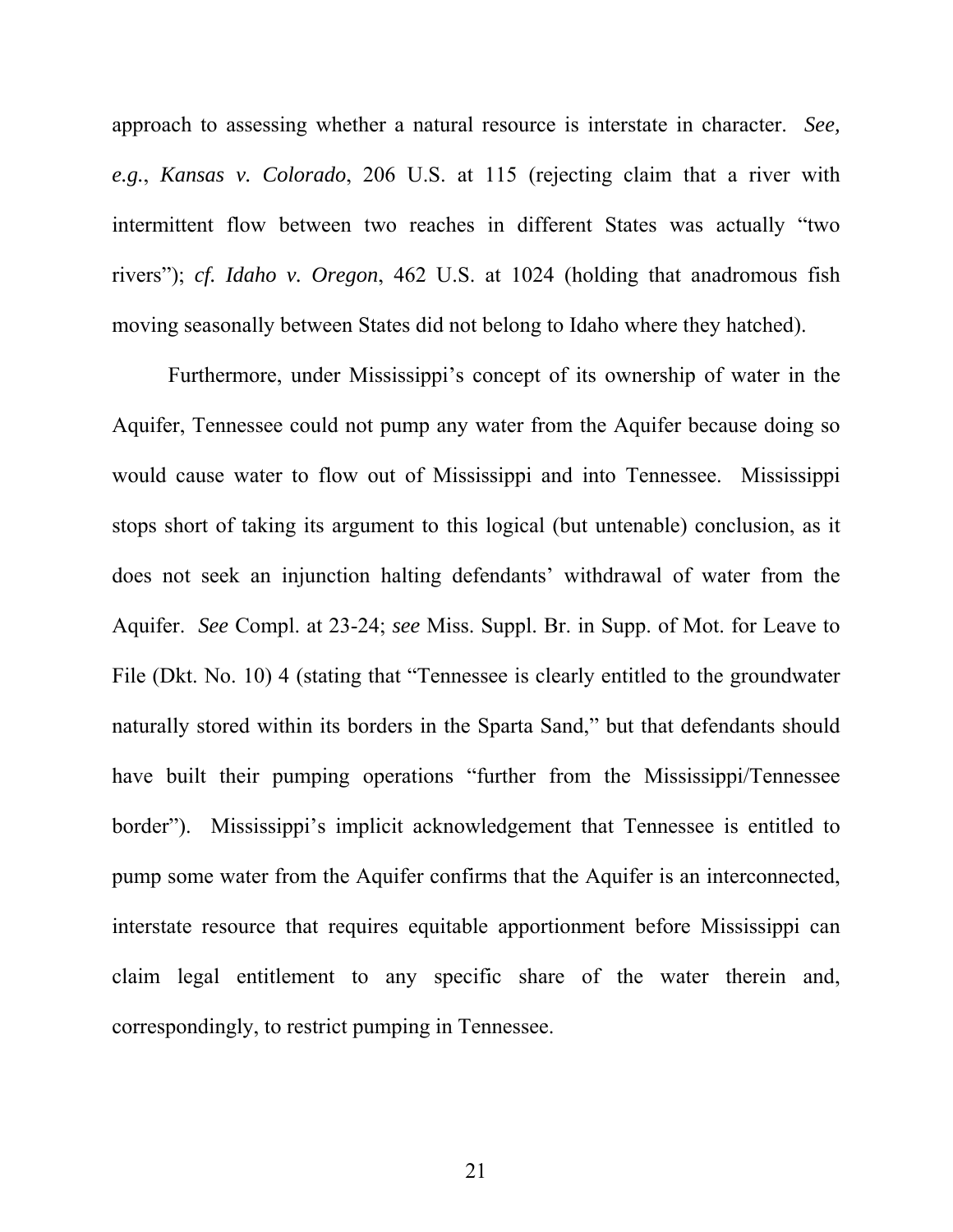E. Tennessee correctly argues that an order allowing Mississippi to proceed on its theory of sovereign ownership would "contravene longstanding water-law precedent" and "threaten to destabilize . . . water policy across the Nation." Tenn. MJOP 31. Equitable apportionment has provided the mechanism for resolving disputes between and among States for more than a century, and Mississippi has yet to proffer a reason, much less a sufficient justification, for applying a different doctrine to interstate groundwater. Moreover, the distinction between surface and groundwater flows in water-allocation cases is often unsupportable. *See, e.g.*, *Texas v. New Mexico*, 462 U.S. 554, 556-57 (1983) (discussing effect of removing groundwater hydrologically connected to surface flows in the Pecos River); Complaint, *Texas v. New Mexico*, No. 141, Original (alleging New Mexico violated Rio Grande Compact by allowing withdrawals of groundwater to the detriment of downstream users dependent on efficient delivery of surface water). *See also* Tenn. Answer (Dkt. No. 15) ¶¶ 50 (alleging surface waters are "instrumental to recharging and replenishing the Aquifer").

The groundwater at issue in this case is located in an interstate aquifer that has established interstate flows. Mississippi thus has no water right "susceptible of judicial enforcement," *Massachusetts v. Missouri*, 308 U.S. at 15, unless and until the Aquifer is apportioned among the relevant States, taking into account not only territorial boundaries but also various equitable considerations, *Colorado v. New*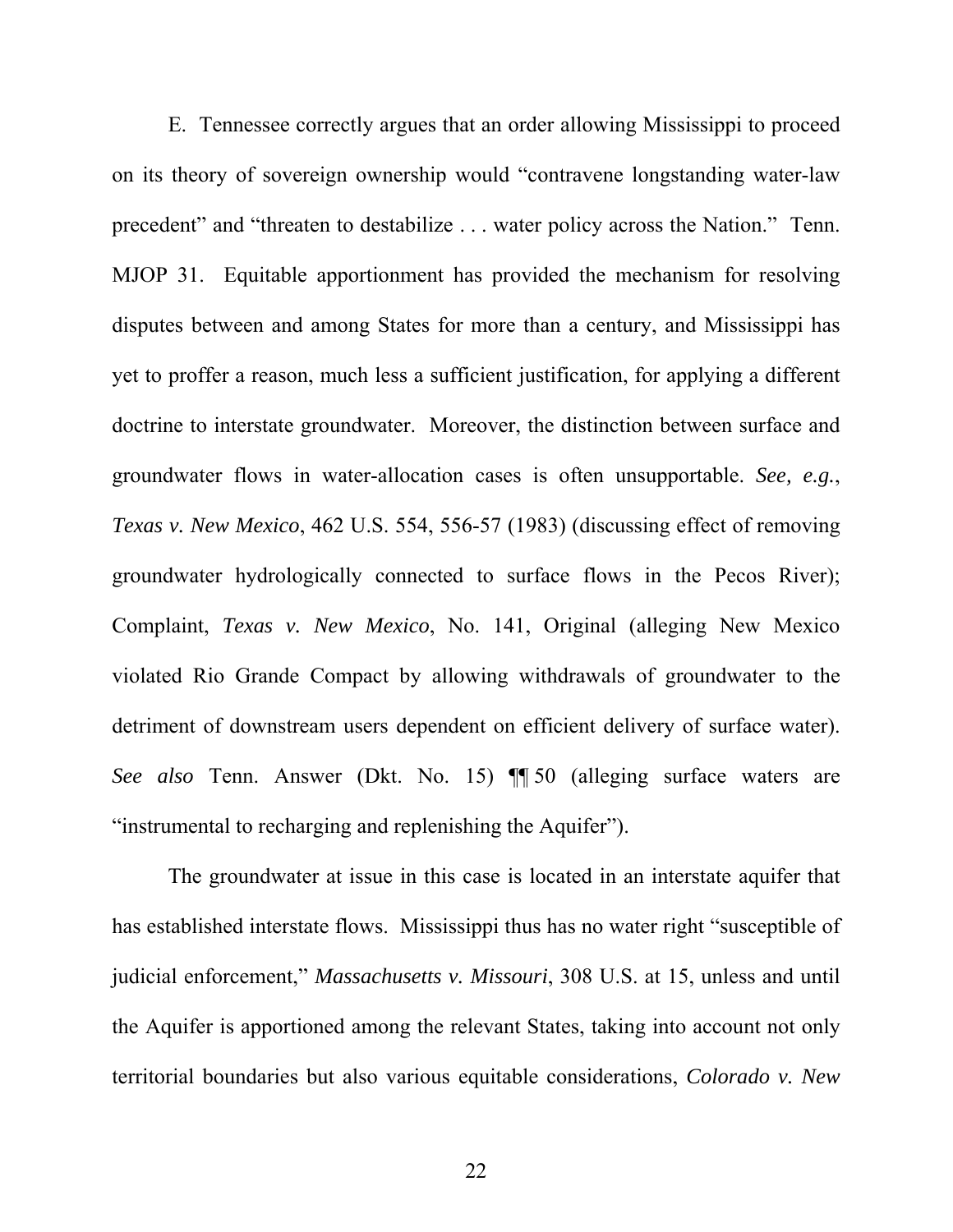*Mexico*, 459 U.S. at 183. Mississippi has expressly disclaimed equitable apportionment as the basis for its claim or the remedy it seeks for its alleged injuries. Compl. ¶¶ 38, 41, 48-49. Therefore, the complaint does not allege any cognizable cause of action against defendants.4

F. For all the reasons above, Mississippi's complaint should be dismissed now, at the pleading stage prior to discovery. Mississippi's admissions concerning the interstate character of the Aquifer in both pre- and postdevelopment conditions compel the conclusion that the Aquifer is an interstate resource to which equitable apportionment applies. Indeed, Mississippi's claimed injury *is* that water flows across state lines by the natural forces of hydraulics. So

 $\overline{a}$ 

<sup>4</sup> Because the Aquifer is an interstate water source and Mississippi has disclaimed the only claim and remedy that could be available to it, the Court does not need to address whether Mississippi's claims are foreclosed by the doctrine of issue preclusion. *See* Memphis & MLGW MJOP 24-28; Tenn. MJOP 35-47. In *Arizona v. California*, 530 U.S. 392 (2000), *supplemented by* 531 U.S. 1 (2000), the Court appeared to assume that the doctrine of issue preclusion could bar relitigation in an original action of an issue that was already decided by the Court of Claims—although in that case, the Court concluded that the doctrine was inapplicable because the Indian tribe and the United States had reached a settlement concerning the tribe's water rights in the Court of Claims, and those rights therefore had not been "actually litigated." *Id.* at 414-415. In this case, however, there is some force to Mississippi's previous observation that the application of issue preclusion (based on the decisions of the district court and court of appeals in *Hood*) on the question whether an equitable apportionment is required before Mississippi would have a cognizable cause of action against Tennessee, could be characterized as "delegat[ing]" this Court's exclusive jurisdiction to federal district courts and courts of appeals because the very subject of an equitable apportionment *between two States* is one committed to that exclusive jurisdiction. Miss. Reply 9-10 (Dkt. No. 6).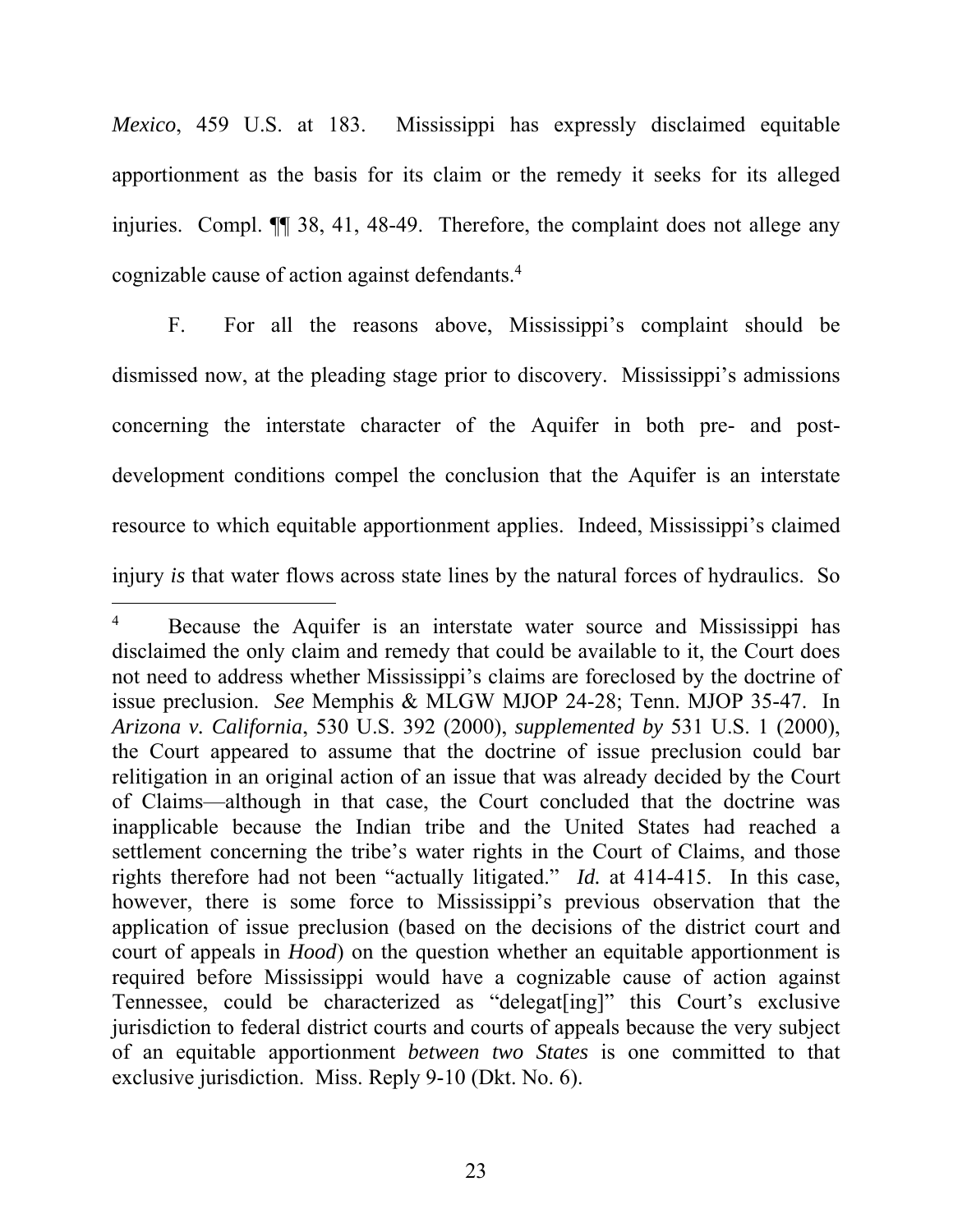long as that interstate flow is the basis for Mississippi's claim, discovery in aid of claims for conversion and trespass cannot help its case. Nor would discovery provide value to the defendants, who correctly argue that Mississippi's claims fail as pleaded. Dismissal prior to discovery is appropriate and would conserve the resources of the Court and the parties.

### **CONCLUSION**

The Court should enter judgment for defendants on the pleadings.

Respectfully submitted.

 DONALD B. VERRILLI, JR. Solicitor General Counsel of Record EDWIN S. KNEEDLER Deputy Solicitor General ANN O'CONNELL Assistant to the Solicitor General JOHN C. CRUDEN Assistant Attorney General

/s/ James J. DuBois JAMES J. DUBOIS STEPHEN M. MACFARLANE JUDITH E. COLEMAN Attorneys, Environment and Natural Resources Division

U.S. Department of Justice Washington, D.C. 20530-0001 SupremeCourtBriefs@usdoj.gov (202) 514-2217

March 3, 2016